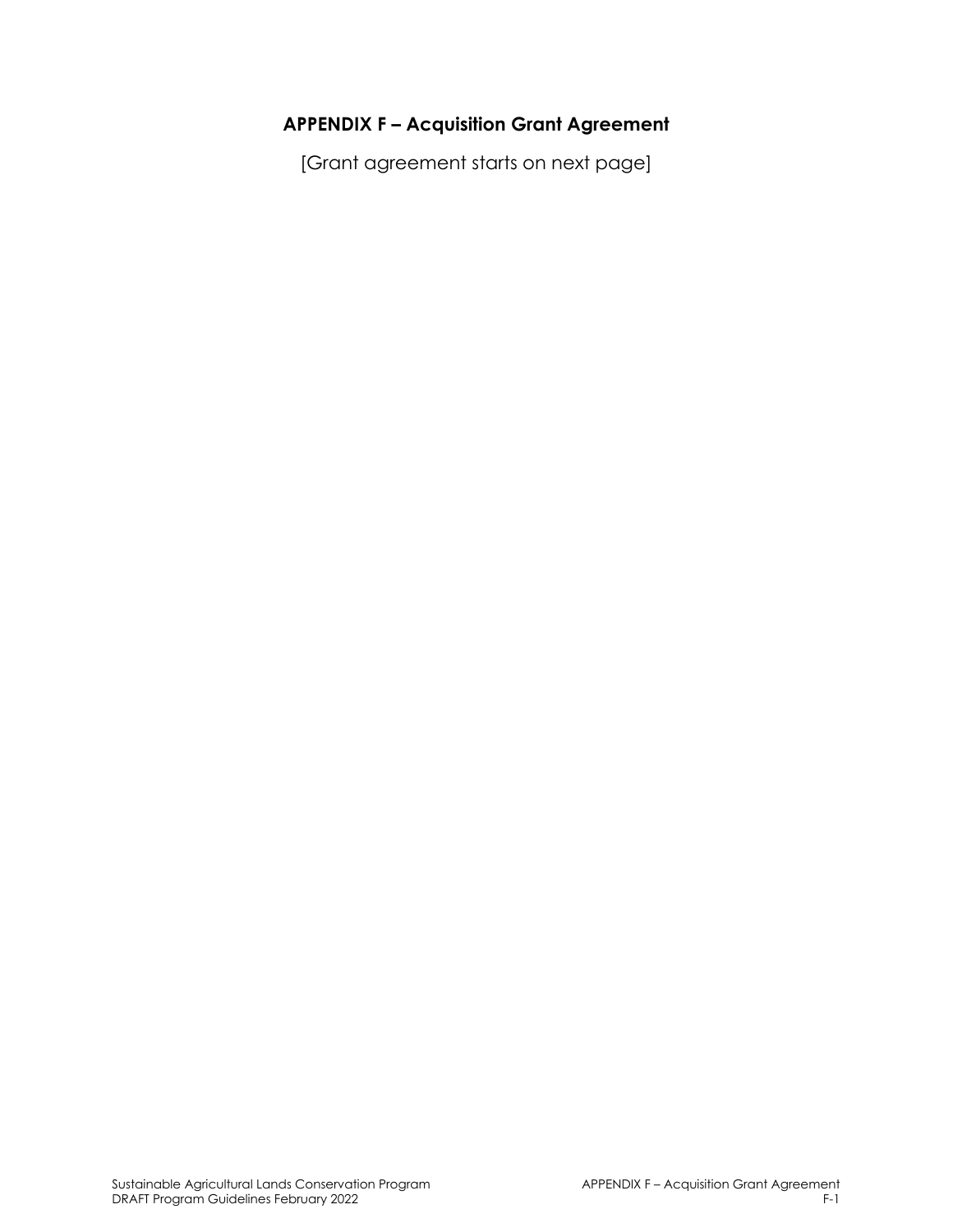| State of California - Department of Conservation<br><b>GRANT AGREEMENT DOC6</b>                                                                                       |                                                                                               | <b>GRANT AGREEMENT NUMBER:</b> |  |
|-----------------------------------------------------------------------------------------------------------------------------------------------------------------------|-----------------------------------------------------------------------------------------------|--------------------------------|--|
| (revised 12/18)                                                                                                                                                       |                                                                                               | FI\$Cal NUMBER:                |  |
| 1. This Grant Agreement is entered into by and between the Department of Conservation<br>("Department") and                                                           | ("Grantee").                                                                                  |                                |  |
| 2. The Grant Agreement Term is:                                                                                                                                       | From<br>(Or upon execution of this<br>Grant Agreement by both<br>parties, whichever is later) | through                        |  |
| 3.<br>The maximum amount of this<br>Grant Agreement is:                                                                                                               | \$                                                                                            |                                |  |
| 4. Signing this Grant Agreement means that Grantee agrees to comply with the terms and<br>conditions of the following exhibits which are part of the Grant Agreement: |                                                                                               |                                |  |
| Exhibit A, Scope of Work                                                                                                                                              |                                                                                               | Page(s)                        |  |
| Attachment 1: Project Map                                                                                                                                             |                                                                                               | Page(s)                        |  |
| Attachment 2: Authorized Signatory Form                                                                                                                               |                                                                                               | Page(s)                        |  |
| Attachment 3: Final Report                                                                                                                                            |                                                                                               | Page(s)                        |  |
| Attachment 4: Conditions of Funding Disbursal                                                                                                                         |                                                                                               | Page(s)                        |  |
| Exhibit B, Budget Detail and Payment Provisions                                                                                                                       |                                                                                               | Page(s)                        |  |
| Attachment 5: Budget Detail Worksheet                                                                                                                                 |                                                                                               | Page(s)                        |  |
| Attachment 6: Acquisition Invoice                                                                                                                                     |                                                                                               | Page(s)                        |  |
| Attachment 7: Associated Costs Invoice                                                                                                                                |                                                                                               | Page(s)                        |  |
| Attachment 8: Invoice Dispute Notification Template                                                                                                                   |                                                                                               | Page(s)                        |  |
| Exhibit C, General Terms and Conditions                                                                                                                               |                                                                                               | Page(s)                        |  |
| Exhibit D, Special Terms and Conditions                                                                                                                               |                                                                                               | Page(s)                        |  |
| Exhibit E, Award Letter                                                                                                                                               |                                                                                               | Page(s)                        |  |
| Exhibit F, Guidelines                                                                                                                                                 |                                                                                               | Page(s)                        |  |
| IN WITNESS WHEREOF, this Grant Agreement has been executed by the Parties hereto.                                                                                     |                                                                                               |                                |  |
|                                                                                                                                                                       | <b>GRANTEE</b>                                                                                |                                |  |
| <b>GRANTEE'S NAME</b>                                                                                                                                                 |                                                                                               |                                |  |
|                                                                                                                                                                       |                                                                                               |                                |  |
| BY (Authorized Signature)                                                                                                                                             |                                                                                               | <b>DATE SIGNED</b>             |  |
| ≤                                                                                                                                                                     |                                                                                               |                                |  |
| PRINTED NAME AND TITLE OF PERSON SIGNING                                                                                                                              |                                                                                               |                                |  |
| <b>ADDRESS</b>                                                                                                                                                        |                                                                                               |                                |  |
| <b>STATE OF CALIFORNIA</b>                                                                                                                                            |                                                                                               |                                |  |
| Agency Name: Department of Conservation                                                                                                                               |                                                                                               |                                |  |
| BY (Authorized Signature)                                                                                                                                             |                                                                                               | <b>DATE SIGNED</b>             |  |
| Ø                                                                                                                                                                     |                                                                                               |                                |  |
| PRINTED NAME AND TITLE OF PERSON SIGNING                                                                                                                              |                                                                                               |                                |  |
|                                                                                                                                                                       |                                                                                               |                                |  |
| <b>ADDRESS</b><br>715 P Street, Sacramento, CA 95814                                                                                                                  |                                                                                               |                                |  |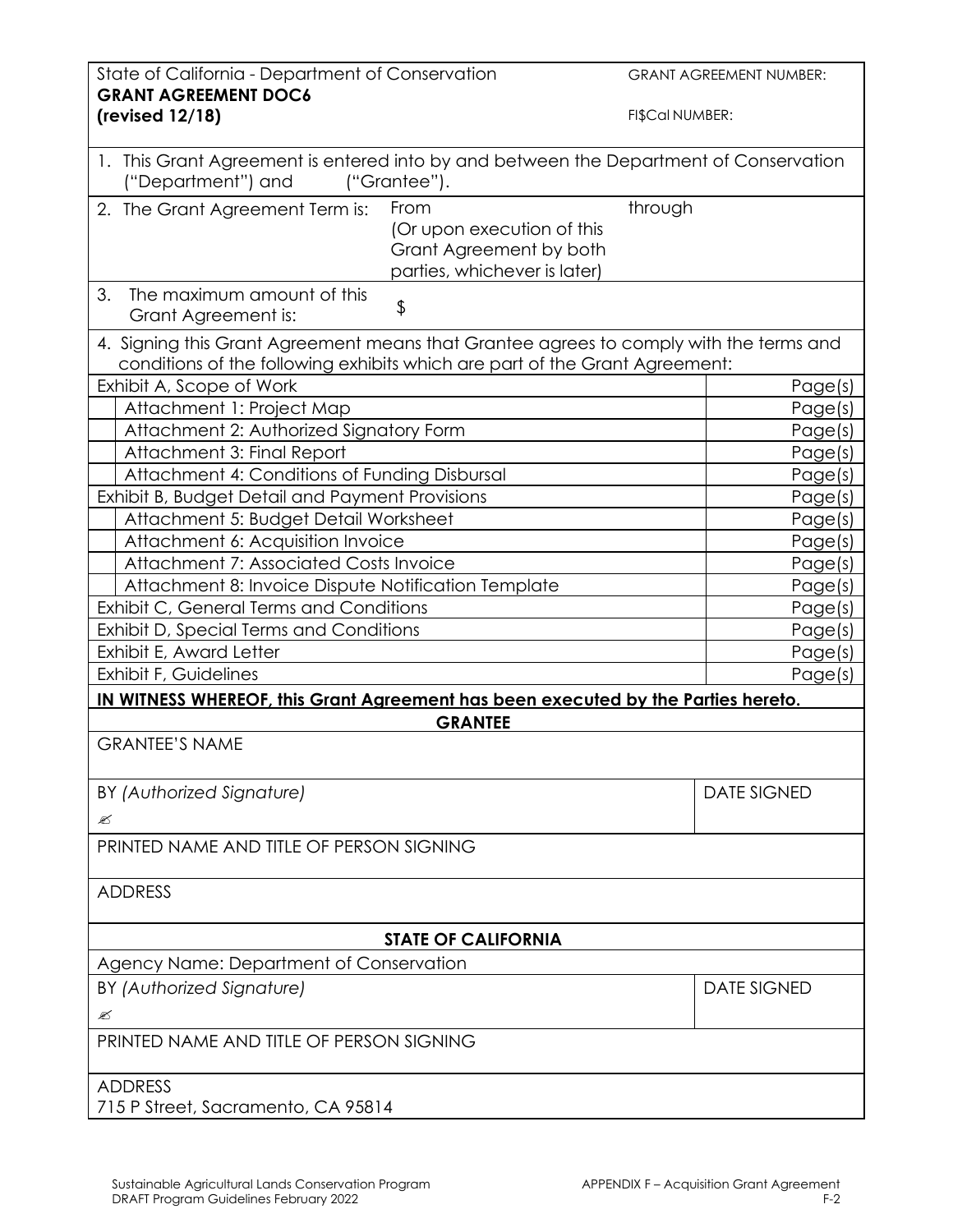### **Exhibit A, Scope of Work**

### **1. Grant Program Background**

The Sustainable Agricultural Lands Conservation Program (SALC), a component of the Strategic Growth Council's (Council) Affordable Housing and Sustainable Communities (AHSC) Program, supports California's greenhouse gas (GHG) emission reduction goals by making strategic investments to protect agricultural lands from conversion to more GHG intensive uses. Protecting critical agricultural lands from conversion to urban or rural residential development promotes smart growth within existing jurisdictions, ensures open space remains available, and supports a healthy agricultural economy and resulting food security. A healthy and resilient agricultural sector is becoming increasingly important in meeting the challenges occurring and anticipated as a result of climate change. All projects funded by GGRF monies must reduce or avoid greenhouse gas emissions.

The principal goal of SALC is to further the purposes of AB 32 by supporting infill development and avoiding increases in the greenhouse gas emissions associated with the conversion of California's irreplaceable agricultural land and resources to nonagricultural uses, particularly low-density residential development. The SALC efforts to protect agricultural lands complement the AHSC efforts to promote infill development. In this way, AHSC and SALC work together to reduce GHGs in the aggregate over time.

The Council identified the California Department of Conservation (Department) in conjunction with the Natural Resources Agency (Agency) to administer SALC. The Strategic Growth Council approved the roles of the Department and the Agency at its July 10, 2014 meeting. In addition, SALC has been developed in consultation with the California Department of Food and Agriculture.

# **2. The Project is Defined by the Application and Award Letter**

The Strategic Growth Council approved the Sustainable Agricultural Lands Conservation Program Grant Guidelines & Applications on February 25, 2020 (Exhibit F) (Guidelines). In accordance with the Guidelines, Grantee submitted application [DOC Application Number] for an agricultural conservation acquisition grant on approximately +[number of acres] of privately-owned real property known as the [Property Common Name] located in/near [City/CDP] in the County of [County]. The [Property Common Name] is shown on the Project Map (Attachment 1). The agricultural conservation acquisition will be referred to as the "Project" throughout this Grant Agreement.

The Council awarded Grantee a grant for the Project at its [insert date] meeting subject to any conditions contained in the Award Letter Award Letter (Exhibit E). The Project includes any conditions in the Award Letter. The Department and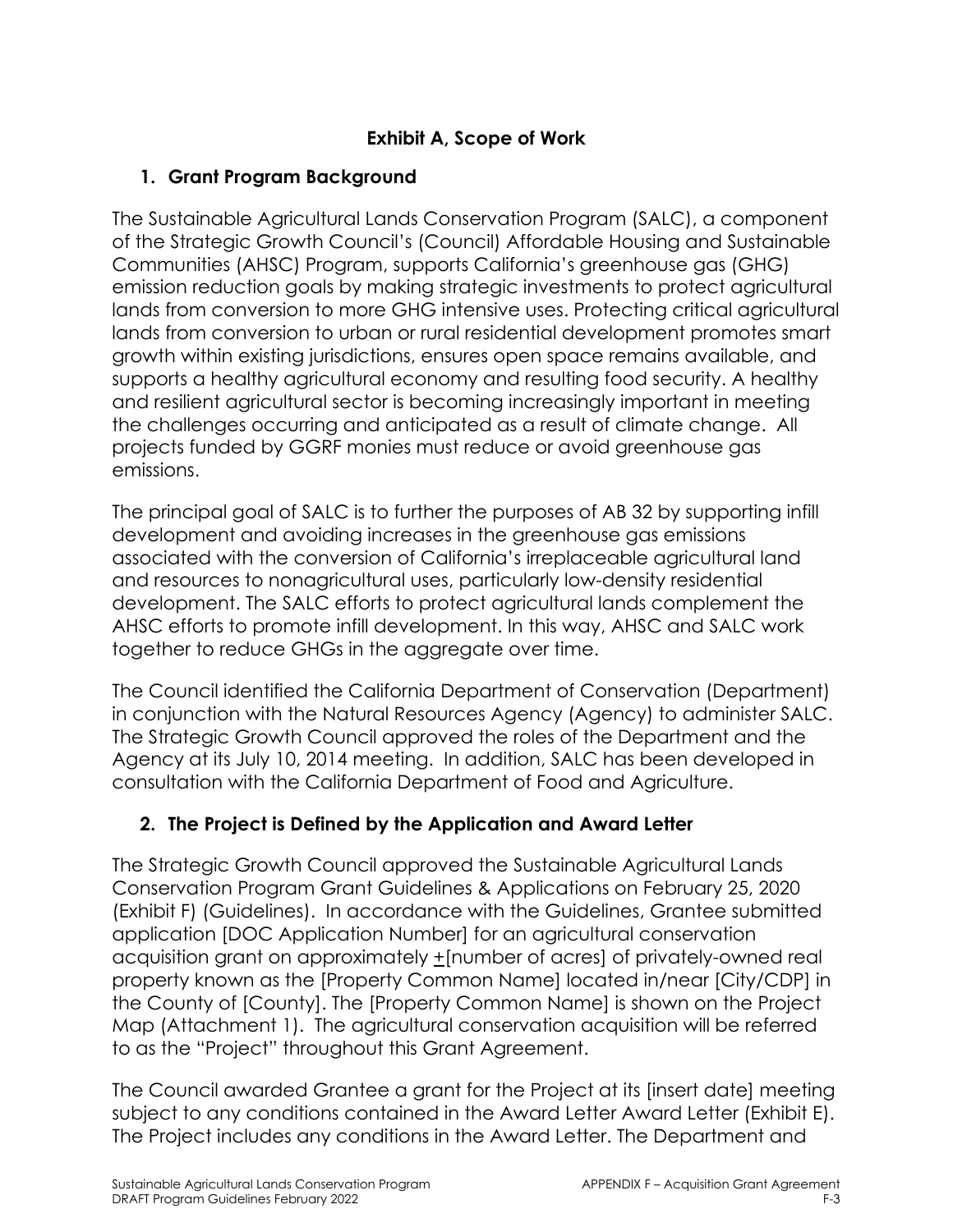Grantee enter into this Grant Agreement to provide the not to exceed funding identified in this Grant Agreement and set forth the terms and conditions upon which the grant will be administered.

#### **3. Authorized Signers**

The Department Director or designee is authorized to sign this Grant Agreement and grant-related documents on behalf of the Department.

Grantee's Authorized Signatory or designee is authorized to sign this Grant Agreement and grant-related documents as shown in the Authorized Signatory Form (Attachment 2).

Grantee must keep Authorized Signatory Forms up to date. Within seven (7) working days of any change to the authorized signatory or to the delegated authorized signatory, Grantee shall notify the Department in writing of the change. The written notice shall be sent as an electronic mail (email) attachment to be filed with the Grant Agreement.

### **4. Project Representatives**

The project representatives are the contact people for the Department and Grantee. The project representatives during the term of this Grant Agreement are:

#### **Department**

Name: Title: Grant Manager\* Phone Number: Email:

\* Unless otherwise stated within this Grant Agreement, all correspondence and documents to the Department of Conservation will be sent to the Grant Manager as described in Document Submission (Exhibit A, Section 6).

#### Grantee

| Name:         |
|---------------|
| Title:        |
| Phone Number: |
| Email:        |

| Name:  |               |
|--------|---------------|
| Title: |               |
|        | Phone Number: |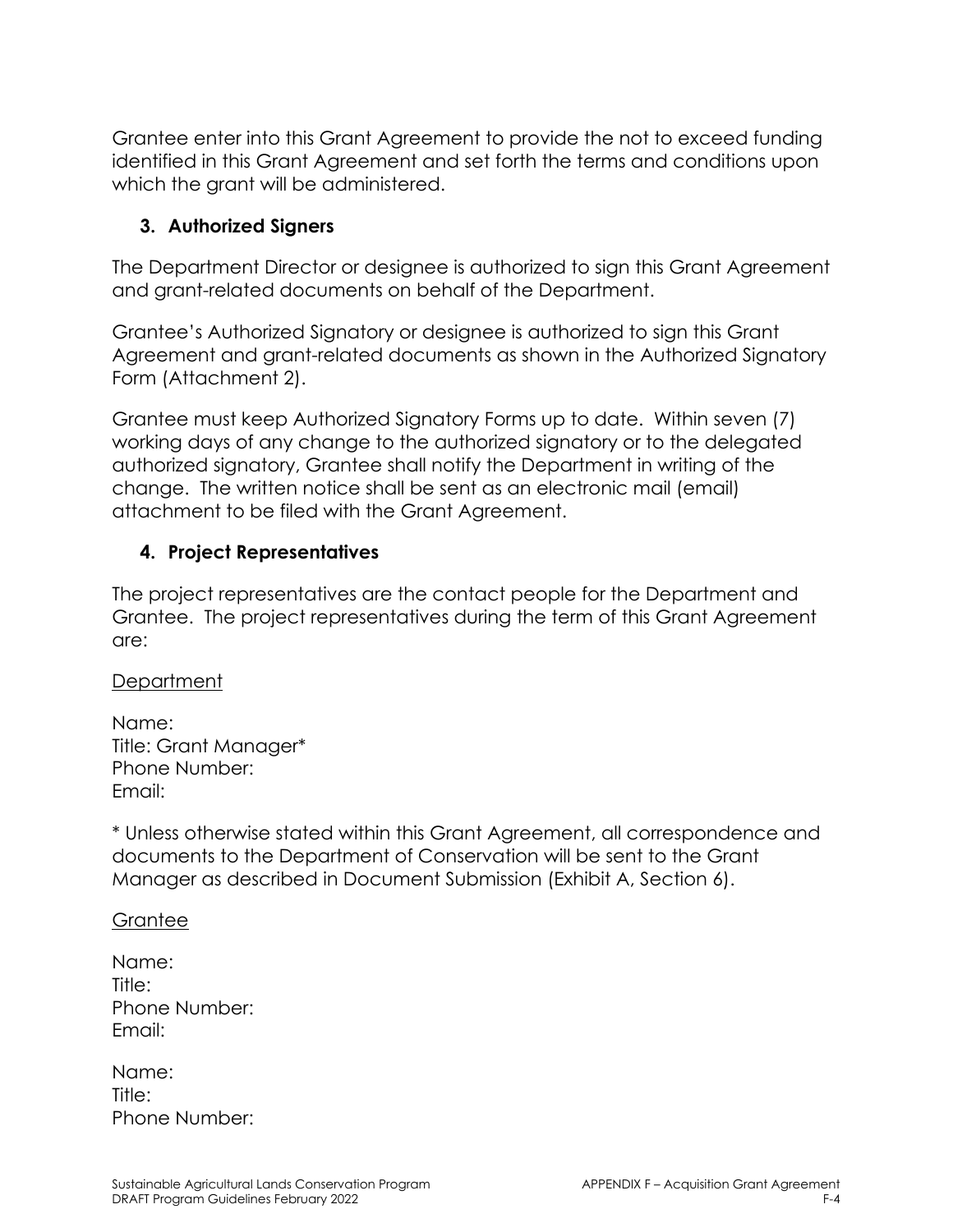Email:

Department and Grantee must keep the Project Representative(s) up to date. Any changes to the Project Representatives by either Grantee or Department shall be made by providing seven (7) working days advance written notice to the other party. The written notice shall be sent as an electronic mail (email) attachment to be filed with the Grant Agreement.

#### **5. Grantee Responsibilities**

Grantee is responsible for:

- A. Using grant funds only as intended for the Project.
- B. Performing all tasks necessary to complete the acquisition, in accordance with the Budget, Guidelines, Application, and Award Letter. Grantee must obtain the Departments approve of the acquisition deed, include the terms and all exhibits. The Department may reject any changes to the deed after it has approved the deed.
- C. Submitting invoices for reimbursement using the Acquisition Invoice template (Attachment 6) or the Associated Costs Invoice template (Attachment 7), as appropriate, including any supporting documents.
- D. Submitting a final report with the last invoice, using the Final Report template (Attachment 3).
- E. Complying with all terms and conditions of this Grant Agreement, including all incorporated documents.
- F. Complying with statutes, rules, and regulations applicable to this Grant Agreement.
- G. Maintaining an accounting system that accurately reflects all fiscal transactions and provides accounting information, retaining all records and required documents as specified in Exhibit C, Section 4, and providing all required documents during an audit, as specified in Exhibit C, Section 5.

# **6. Document Submission**

### A. Electronic Mail

When this Grant Agreement requires Grantee to give invoices, reports, or other documents to the Department, Grantee must use email unless this Grant Agreement specifically requires that the document be sent by mail. All email must contain the Grant Agreement number and Grantee's name in the subject line.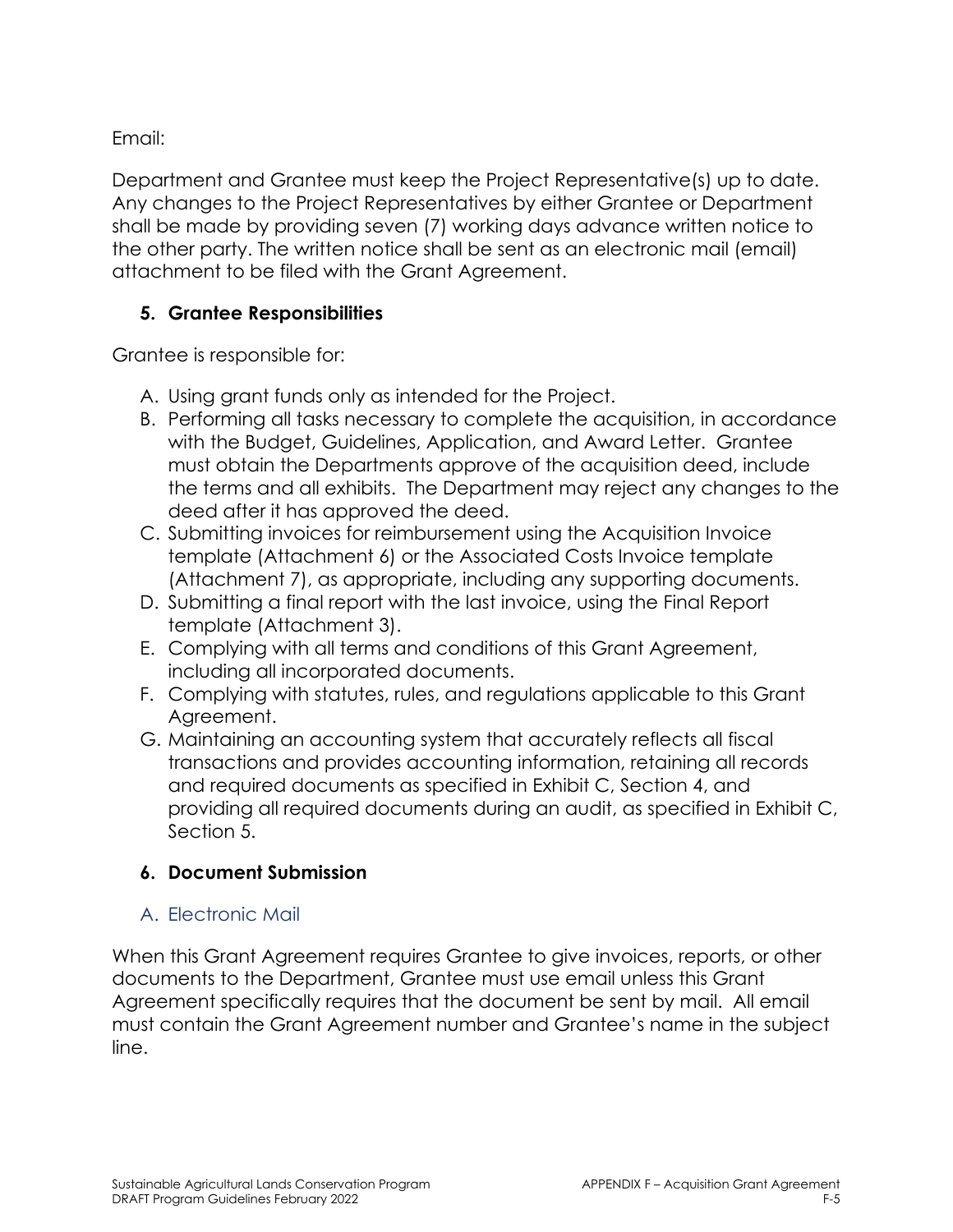### B. Correspondence

Correspondence and documents must be submitted via email: [Grant Manager Email]

### **7. Reporting Requirements**

- A. All reports must be submitted to Grant Manager on the required due date. Reports are not deemed received until the Grant Manager confirms receipt of the report.
- B. All reports must be signed by the Authorized Signatory or designee on file with the Department as stated in Authorized Signatories.
- C. Reports that do not meet the reporting requirements set forth in this Grant Agreement may result in a delay in release of funds.
- D. Grantee is required to report the employment outcomes for projects if the total grant award is \$1 million or more in accordance with the Guideline (Exhibit F).
- E. If the Project falls substantially behind the implementation schedule agreed to between it and the Department, the Department may require Grantee to submit quarterly Progress Reports for the remainder of the Grant Term, unless or until this requirement is deemed to be no longer necessary by the Department. The initial Progress Report must explain why the project is behind schedule, provide an updated implementation schedule to address the delay, and describe the steps being taken to ensure that the project is continuing to move towards completion within the Grant Term. Subsequent Progress Reports shall detail the Grantee's progress toward completing the acquisition in a timely matter.
- F. A Final Report shall be submitted with the final Associated Costs invoice utilizing the Final Report template (Attachment 3). If a grantee is not requesting reimbursement for Associated Costs, the Final Report must be submitted within 30 days of close of escrow.

#### **8. Accounting of Stewardship Funds**

Grantee certifies that the stewardship fund holder uses accepted accounting practices as promulgated by either the Financial Accounting Standards Board or any successor entity for nonprofit organizations, of the Governmental Accounting Standards Board or any successor entity for public agencies, to the extent those practices do not conflict with any requirement for special districts in statute for local governmental financial affairs.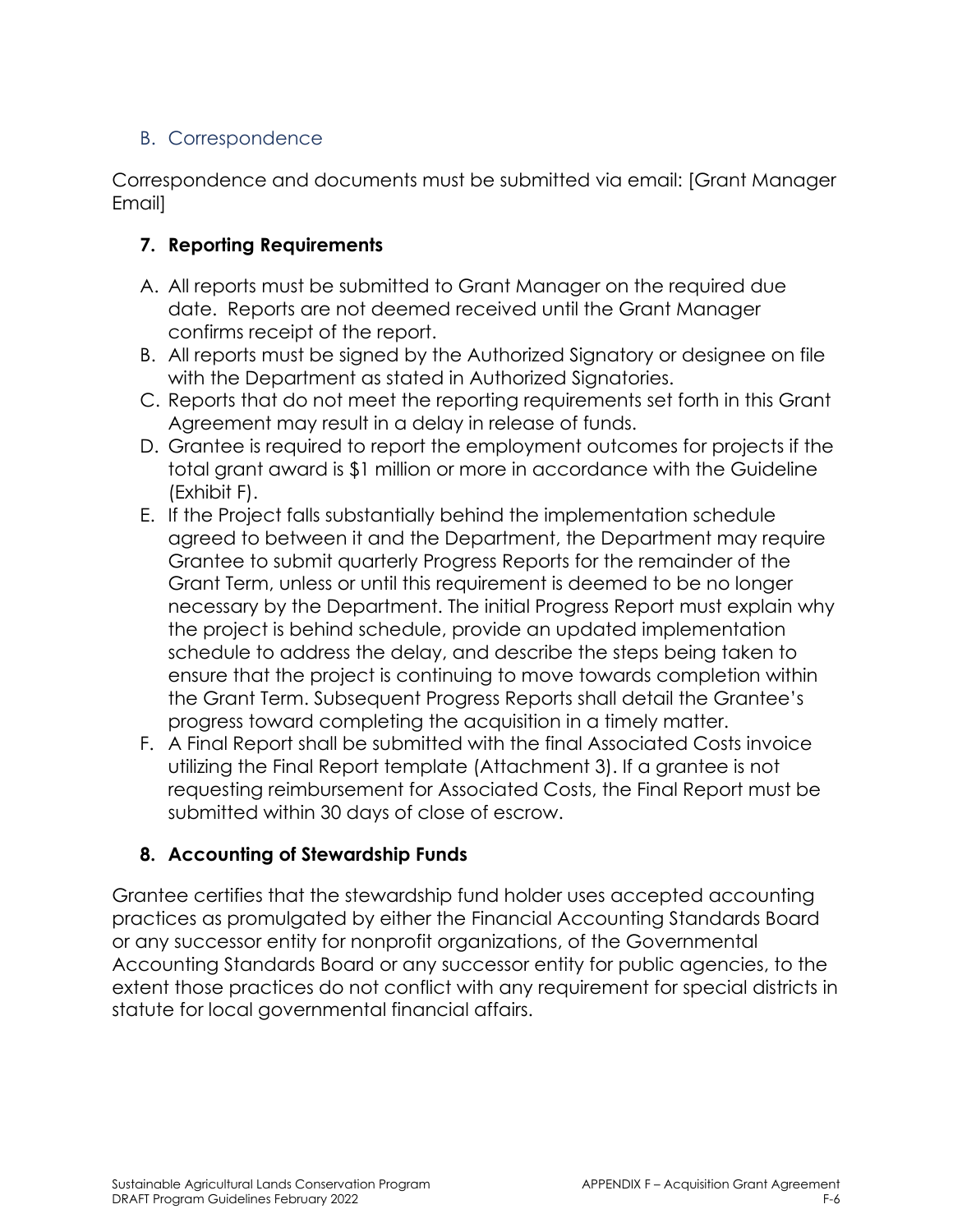# **Attachment 1: Project Map**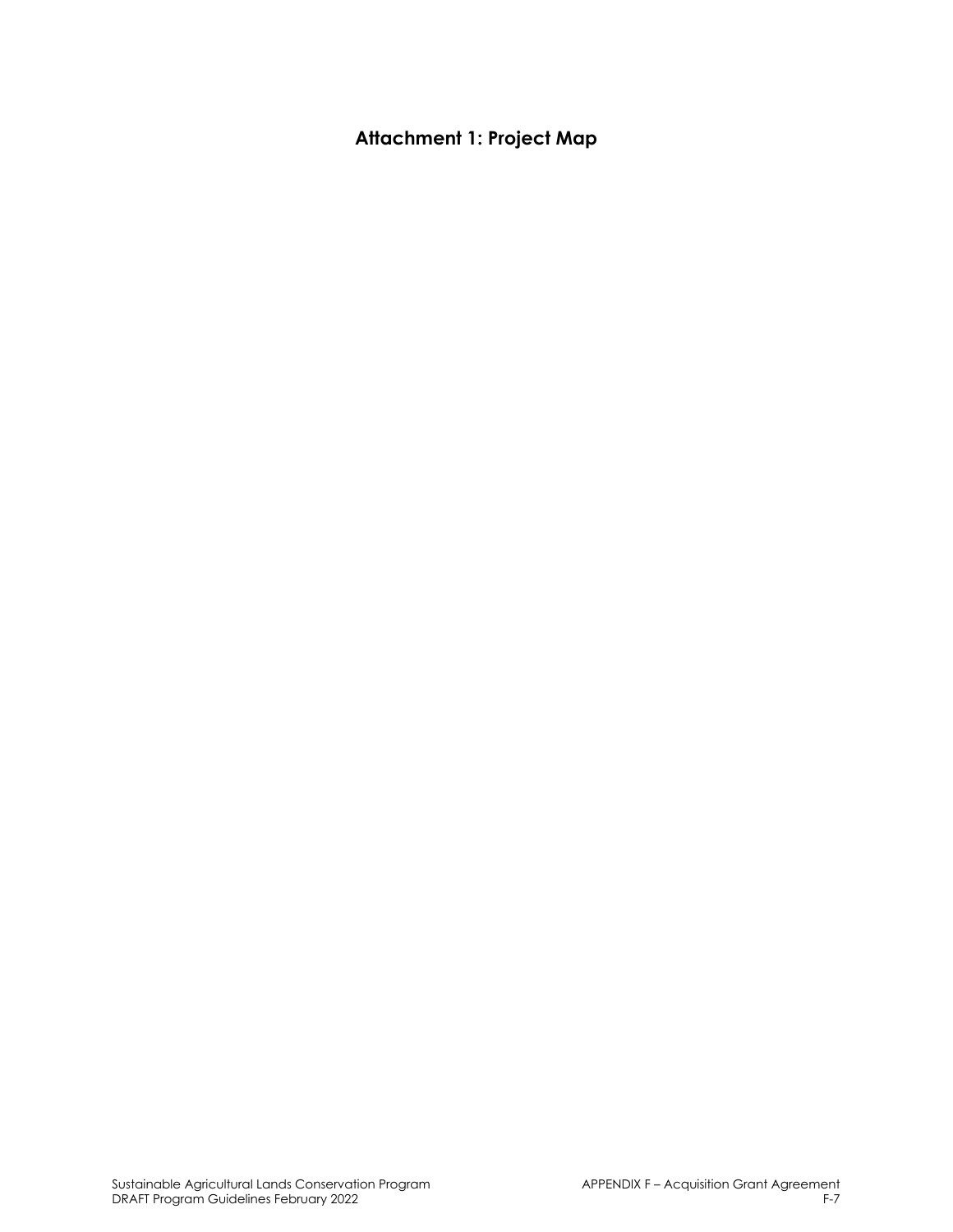#### **Attachment 2: Authorized Signatory Form Authorized Signatory Form**

I hereby verify that I am an authorized Grantee representative and signatory and, as such, can sign and/or delegate authorization to sign and bind Grantee as it relates to the above-referenced Grant Agreement and grant related documents.

| <b>Grantee Authorized Signatory:</b>                                                                                                                                                                   |        |  |
|--------------------------------------------------------------------------------------------------------------------------------------------------------------------------------------------------------|--------|--|
| Name:                                                                                                                                                                                                  | Title: |  |
| Signature:                                                                                                                                                                                             | Date:  |  |
| <b>Delegated Authorized Signatories:</b>                                                                                                                                                               |        |  |
| 1. Name:                                                                                                                                                                                               | Title: |  |
| Signature:                                                                                                                                                                                             | Date:  |  |
| <b>Document(s) Authorized to sign:</b> $\Box$ All Grant Related Documents or $\Box$<br>Grant Agreement $\Box$ Grant Amendments $\Box$ Budget Amendments $\Box$ Reports                                 |        |  |
| $\Box$ Invoices $\Box$ Other                                                                                                                                                                           |        |  |
|                                                                                                                                                                                                        |        |  |
| 2. Name:                                                                                                                                                                                               | Title: |  |
| Signature:                                                                                                                                                                                             | Date:  |  |
| <b>Document(s) Authorized to sign:</b> $\Box$ All Grant Related Documents or $\Box$<br>Grant Agreement $\Box$ Grant Amendments $\Box$ Budget Amendments $\Box$ Reports<br>$\Box$ Invoices $\Box$ Other |        |  |
|                                                                                                                                                                                                        |        |  |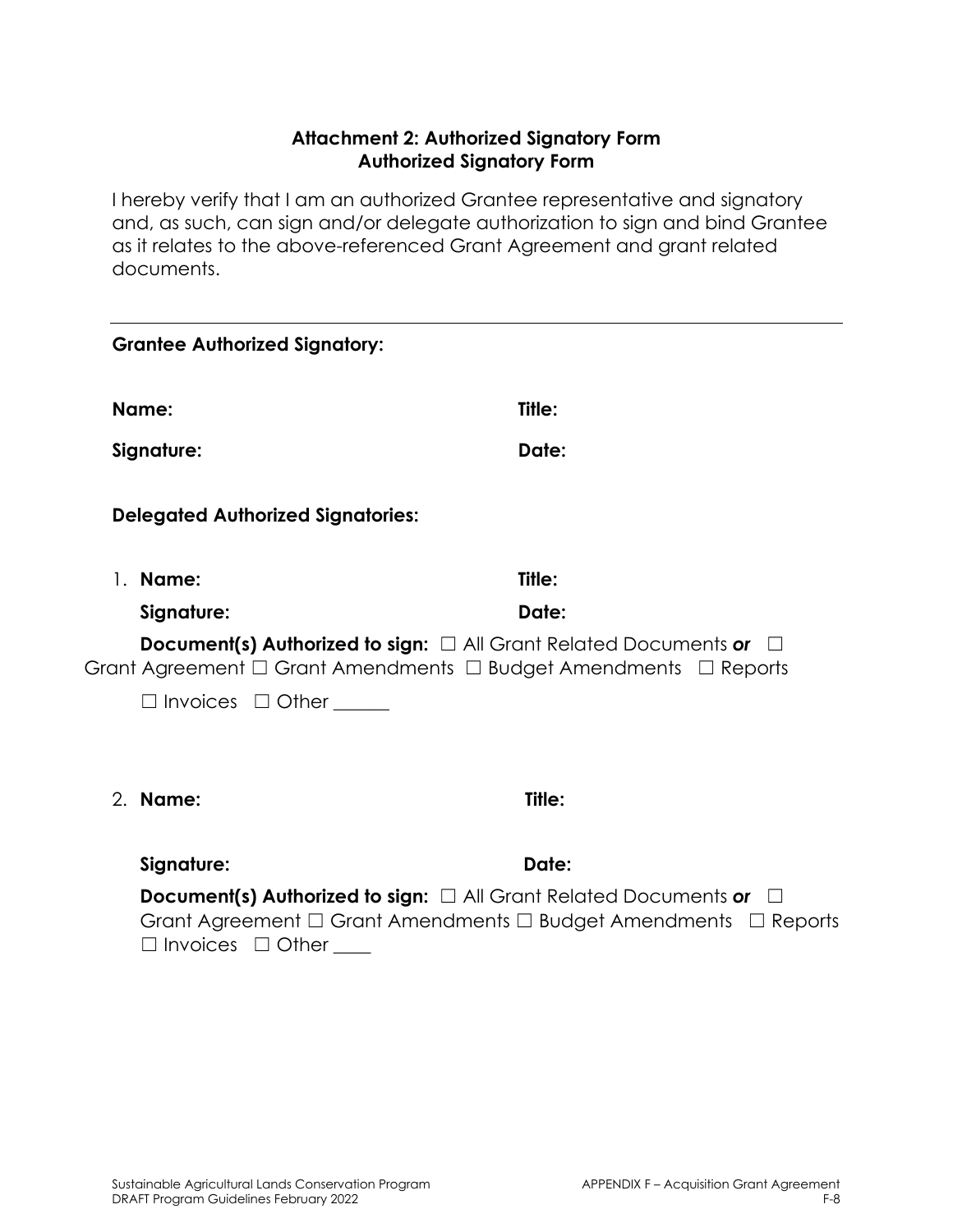#### **Attachment 3: Final Report Agricultural Conservation Acquisition Final Report**

Grantee Name

Project Title **Grant Number** 

Final closing date of the project

Please include copies of news articles and any other media coverage, as well as any promotional and educational materials produced as a result of this grant agreement that have not already been submitted. A request for final payment should be submitted in conjunction with, but not as a portion of, the final report.

- 1. Give a brief summary the organization, the objectives of the project, and how these objectives were accomplished.
- 2. State the amount awarded and how the funds were used.

\_\_\_\_\_\_\_\_\_\_\_\_\_\_\_\_\_\_\_\_\_\_\_\_\_\_\_\_\_\_\_\_\_\_\_\_\_\_\_\_\_\_\_\_\_\_\_\_\_\_\_\_

- 3. Describe any problems and/or concerns that may have arisen during the course of this project and the corrective actions that were taken.
- 4. List any findings, conclusions, or recommendations for follow-up or ongoing activities that might result from the successful completion of the project.
- 5. Present a summary of project successes.
- 6. Please offer any feedback or suggestions for improvement that may assist future administration of grant funds by the Department.

I certify that this Final Report is accurate and that this project complies with the Agreement. I further certify that any expenditure discussed in this report is allowed under the Agreement and that all funds were expended for the purposes of this Project.

Agreement and that all funds were expended for the purposes of this Project.

**Name: Title: Signature: Date:**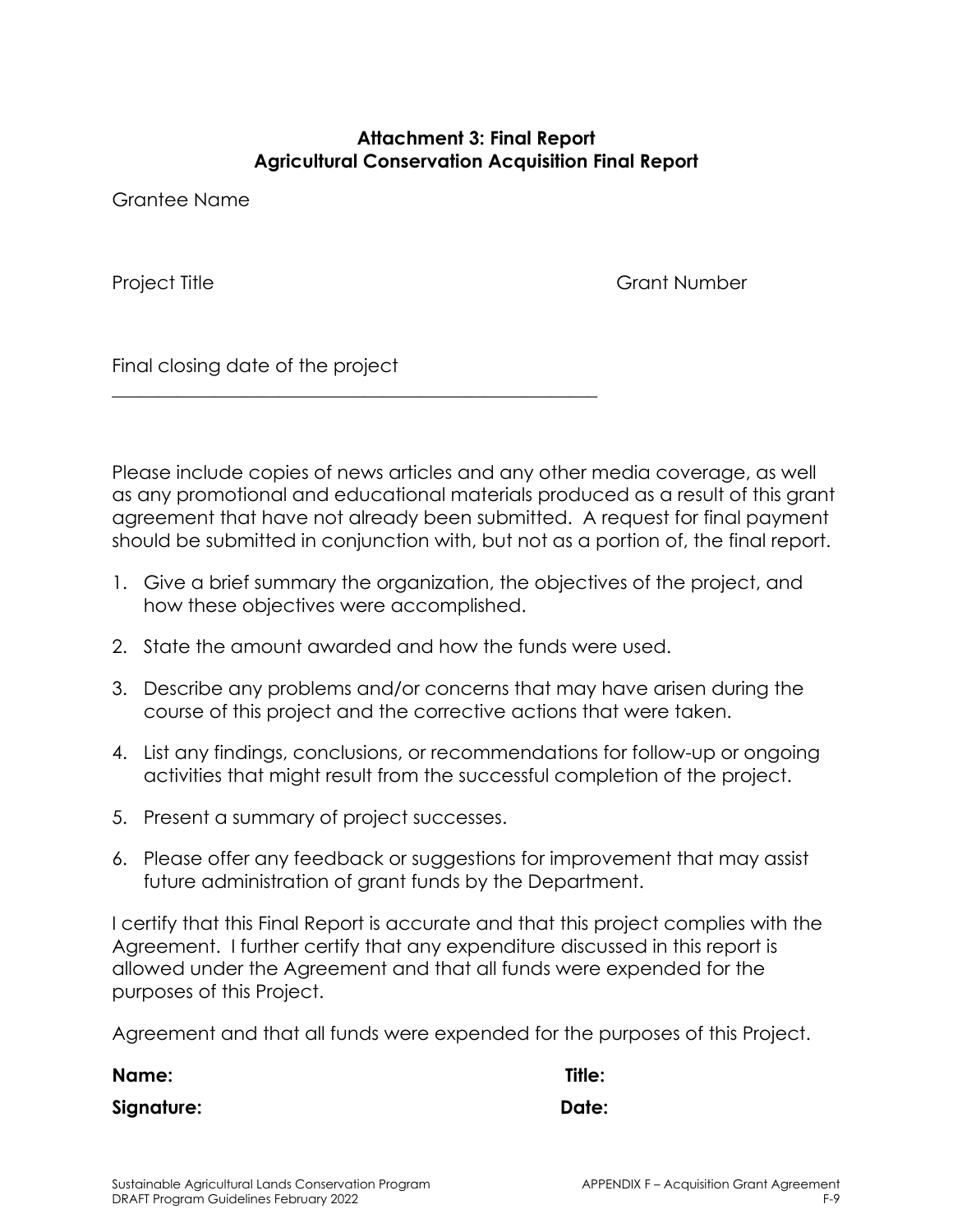#### Attachment 4: Conditions of Funding Disbursal

Conservation Acquisition Cost(s). The Department will disburse the funds for the Conservation Acquisition Cost(s) to the escrow account established with a title insurance company licensed by the California Department of Real Estate, for purchase of the [agricultural conservation easement(s)/fee title] funded through this grant only when the following conditions have been met:

- **A.** California Department of General Services has approved the appraisal:
	- i. Grantee has provided the Department with an electronic copy and one hard copy of the appraisal; and,
	- ii. The appraisal complies with the Department's Overview and Preparation of Agricultural Conservation Easement Appraisals and DGS's Appraisal Specifications, as determined by the Department.
- **B.** Department has approved or has incorporated Department approval of the following into the joint escrow instructions as conditions of closing:
	- i. Final draft deed including all exhibits/attachments and any title exceptions that the deed will be subject to;
	- ii. Pro forma title policy;
- iii. Any subordination agreements and documents needed to resolve title-related issues identified by the Department or Grantee;
- iv. Final draft Baseline Documentation Report;
- v. Estimated escrow closing statement;
- vi. Joint escrow instructions that, at a minimum, require the following as conditions prior to either disbursing escrow funds or closing escrow, depending on the task:
	- a. Subordination or release of all senior liens or financial encumbrances on the property;
	- b. Escrow officer's signature acknowledging receipt of the instructions and agreeance to act in accordance therewith;
	- c. Recordation of the agricultural conservation easement(s) immediately upon close of escrow;
	- d. Issuance of a title insurance policy, naming the Council as an additional insured for the full amount of the appraised value of the acquisition, with no exceptions to title other than those identified in the Proforma approved by the Department;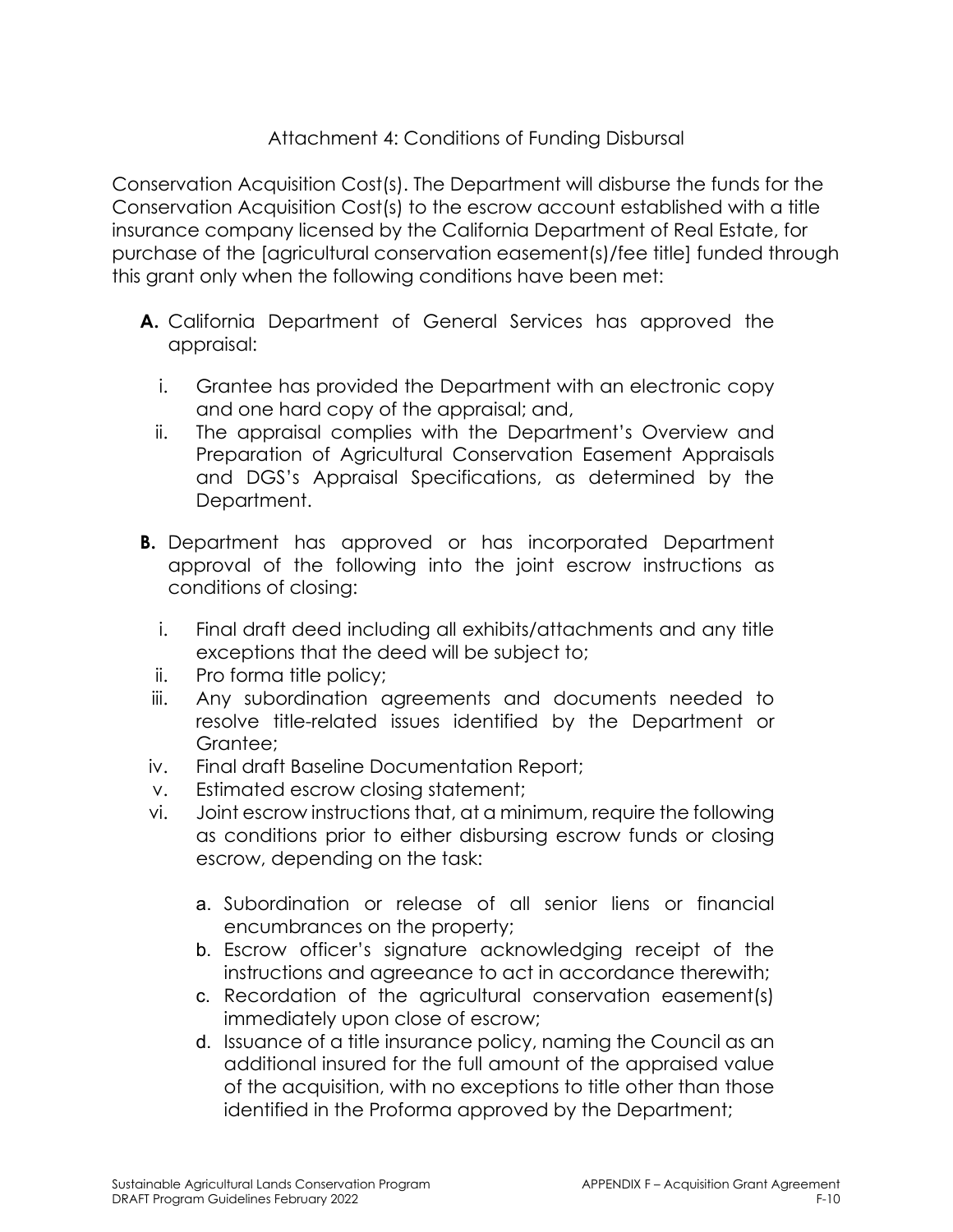- e. Provision that the escrow officer provide a copy of the recorded deed, final title policy, recorded subordination documents, final escrow closing statement, and any other items that the Department may require to the Department within 30 days of closing; and,
- f. Provision that, should the [easement/fee title] not be conveyed to the grantee, all SALC Program funds will be returned to the Department.
- **C.** Grantee has authorized the responsible title and/or escrow officer to communicate with the Department regarding the escrow associated with the agricultural conservation acquisition transaction.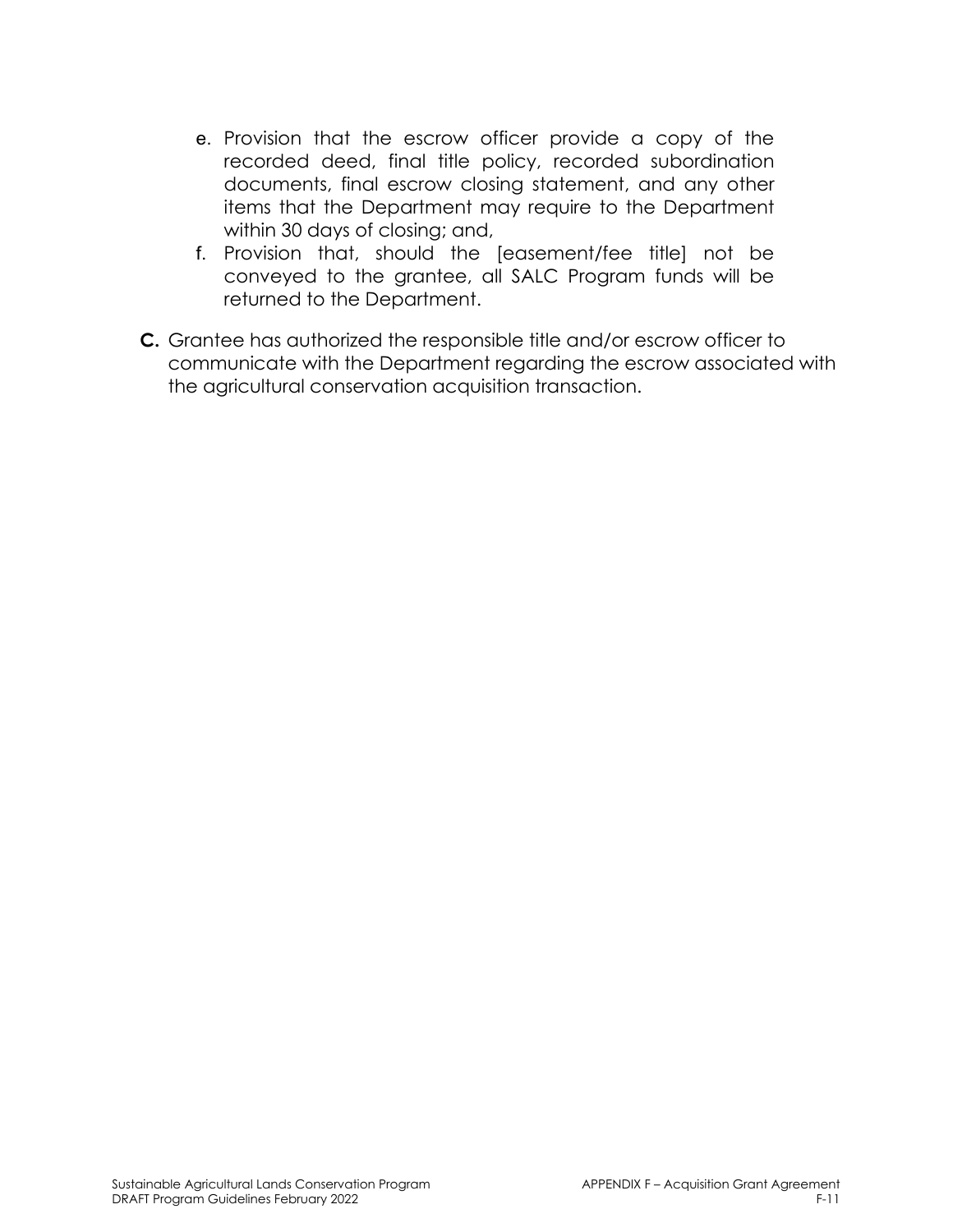### **Exhibit B, Budget Detail and Payment Provisions**

### **1. Payment**

- A. Upon notification by the Department that the conditions set forth in the "Conservation Acquisition Costs" of the Conditions of Funding Disbursal attachment (Attachment 4) have been satisfied, the Grantee shall submit an invoice for the Conservation Acquisition Cost to the Department using the Department's acquisition invoice template (Attachment 6).
- B. To receive payments of grant funds, Grantee must submit an invoice.
- C. Upon receipt and approval of an itemized invoice and required supporting documentation, the Department agrees to reimburse Grantee for actual expenditures for work completed, in accordance with the rates specified in the Budget Detail Worksheet (Attachment 5).
- D. The Department may withhold final payment until all terms of the Grant Agreement have been satisfied.
- E. Payment shall be made within forty-five (45) days upon receipt and approval of an invoice. Failure to comply with requirements may result in non-payment or delayed payment.
- F. For cost principles, see Exhibit B, Section 5.
- G. Funds contributed toward the acquisition purchase price will be deposited into an escrow account established with a title insurance company licensed by the California Bureau of Real Estate for disbursement upon completion of all requirements outlined in the Scope of Work. Except in the case of a bargain sale, match funds being used to complete the easement purchase must be deposited into the escrow account before the purchase may be completed. At close of escrow, the title insurance company must be able to insure title to the interest being recorded.

#### **2. How to Submit Invoices**

- A. Send the invoices to the Grant Manager by email. Include the Grant Agreement number and Grantee's name in the subject line. Invoices may not be submitted within the first 60 days of the Grant Agreement effective date.
- B. Grantee may not submit an acquisition invoice unless all the Conditions of Funding Disbursal identified in the Guidelines (Exhibit F) are satisfied.
- C. Send associated costs invoices regularly. Grantee shall submit invoices no more frequently than monthly, in arrears, to the Grant Manager.
- D. A request for payment shall consist of:

i. Either the Acquisition Invoice (Attachment 6) or Associated Costs Invoice (Attachment 7) on official letterhead and signed by the Authorized Signatory, or authorized designee on file with the Department (Exhibit A, Section 3), certifying the expenditures are for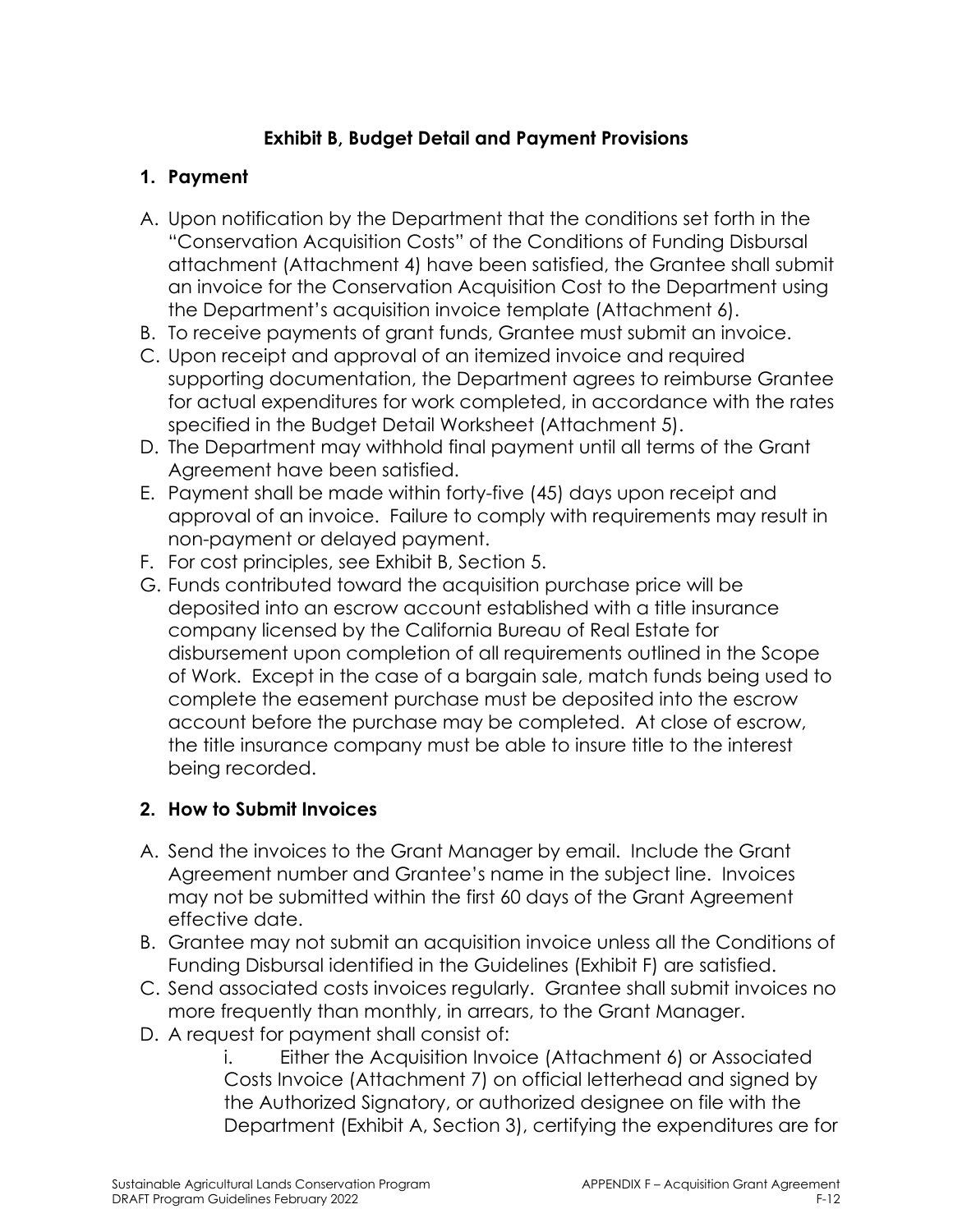actual expenses for the tasks performed under this Grant Agreement.

ii. Supporting documentation for reimbursement of associated costs. Copies of the final escrow closing statement, proof of purchase receipts, sufficiently detailed subcontractor's invoices, activity logs, timesheets, or canceled check must be submitted for each item requested to be reimbursed. These items must contain sufficient information to establish that the specific service was rendered, or purchase was made. Original supporting documentation is not required and should be retained by the **Grantee** 

- E. Supporting documentation (e.g., timesheets, activity logs, cancelled checks) for matching funds does not need to be submitted to the Department but should be retained by Grantee in the event of an audit (Exhibit C, Section 5).
- F. At any time, the Department may request hard copies of invoices, reports, supporting documentation, and evidence of progress.

# **3. Invoice Dispute**

In the event of an invoice dispute, see Exhibit D, Section 5.

### **4. Budget Contingency Clause**

- A. If the Budget Act of the current year and/or any subsequent years covered under this Grant Agreement does not appropriate sufficient funds for the program, this Grant Agreement shall have no further force nor effect. In this event, the Department shall have no liability to pay any funds whatsoever to Grantee or to furnish any other considerations under this Grant Agreement, and Grantee shall not be obligated to perform any provisions of this Grant Agreement.
- B. If funding for any fiscal year is reduced or deleted by the Budget Act for purposes of this program, the Department shall have the option to either cancel this Grant Agreement with no liability occurring to the Department or offer an amendment to reflect the reduced amount.

### **5. Cost Principles**

- A. All costs to be reimbursed must be consistent with the Guidelines (Exhibit F).
- B. All costs to be reimbursed must be reasonable, as defined in the Guidelines (Exhibit F).

### **6. Travel Reimbursement**

Travel may not be reimbursed in accordance with the Guidelines (Exhibit F).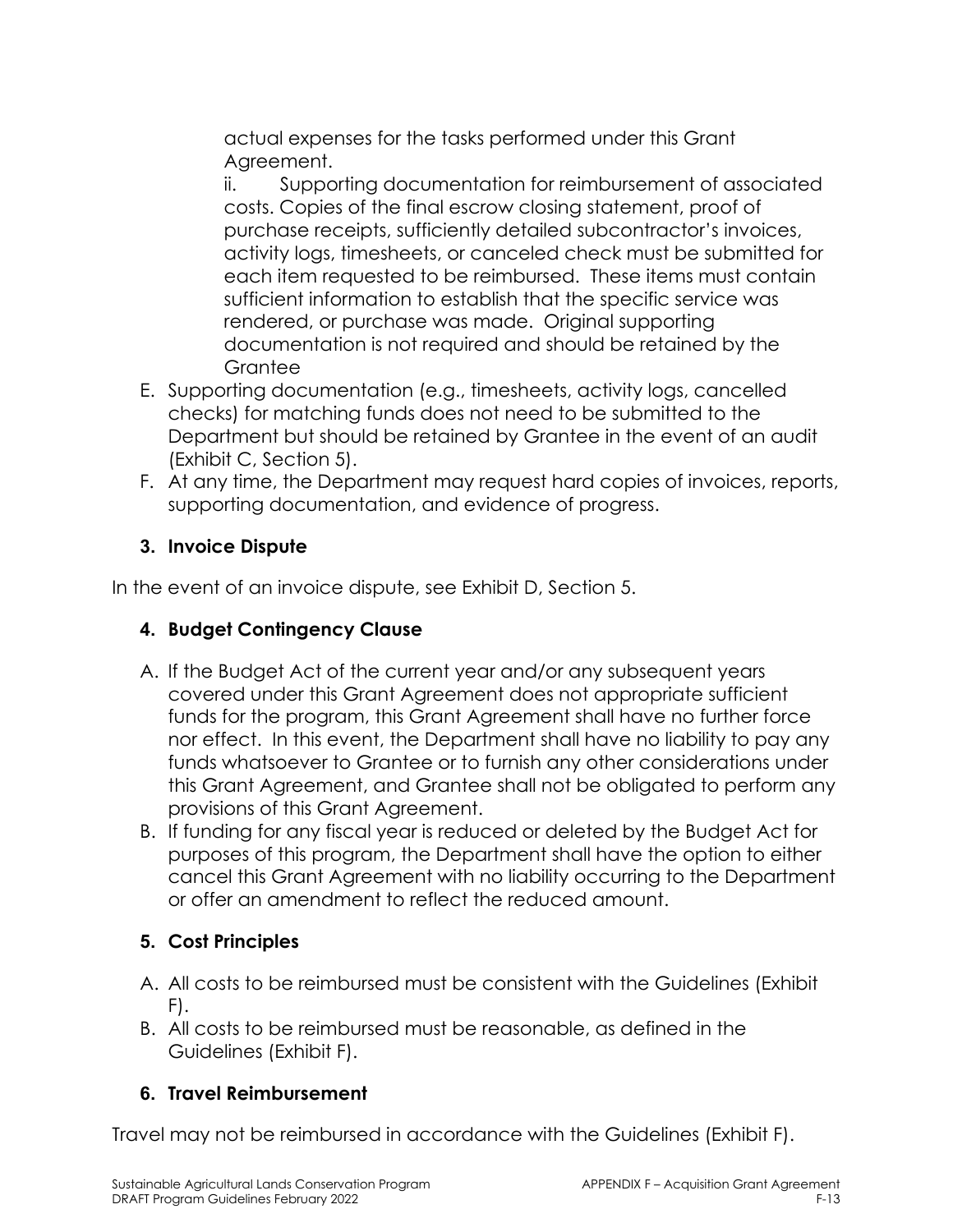### **7. Budget Modification**

- A. Grantee must keep the Budget Detail Worksheet (Attachment 5) up to date.
- B. Changes between Associated Costs line items, excluding the Management Plan, are allowed by providing written notice with or before submission of an invoice. If submitted before the invoice, the written notice shall be sent as an electronic mail (email) attachment to be filed with the Grant Agreement.
- C. Changes to the Acquisition line item(s) up to five percent (5%) shall be made via a written request to the grant manager before submission of the Acquisition invoice. The written request shall be sent as an electronic mail (email) attachment to be filed with the Grant Agreement. Approval or denial of the change will be made by the Program Manager in consultation with Council staff. The approval or denial shall be filed with the Grant Agreement.
- D. Changes to the Acquisition line item(s) up to fifteen percent (15%) shall be made via a written request to the grant manager before submission of the Acquisition invoice. The written request shall be sent as an electronic mail (email) attachment to be filed with the Grant Agreement. Approval or denial of the change will be made by formal action of the Council.
- E. No other modifications to the budget are allowed. The approval or denial shall be filed with the Grant Agreement.

### **8. Amendments**

- A. This section applies to any changes to this Grant Agreement, excluding the following:
	- i. Changes to the Authorized Signatory Form (Attachment 1). For changes to the Authorized Signatory Form see Exhibit A, Section 3.
	- ii. Changes to project representatives, see Exhibit A, Section 4.
- B. Except as otherwise specified, Grantee must request and obtain prior written approval before any change (amendment) to this Grant Agreement is valid.
- C. Request for amendments must:
	- i. Be prepared, in writing, on official letterhead and signed by the Authorized Signatory or designee on file with the Department.
	- ii. Be submitted to the Grant Manager at least two (2) months prior to when the amendment is needed.
	- iii. Include the Grant Agreement number, a detailed explanation of the proposed amendment, reason for the amendment, and the effect of not approving the request.
	- iv. Include a copy of the document(s) requested for amendment that shows the requested changes.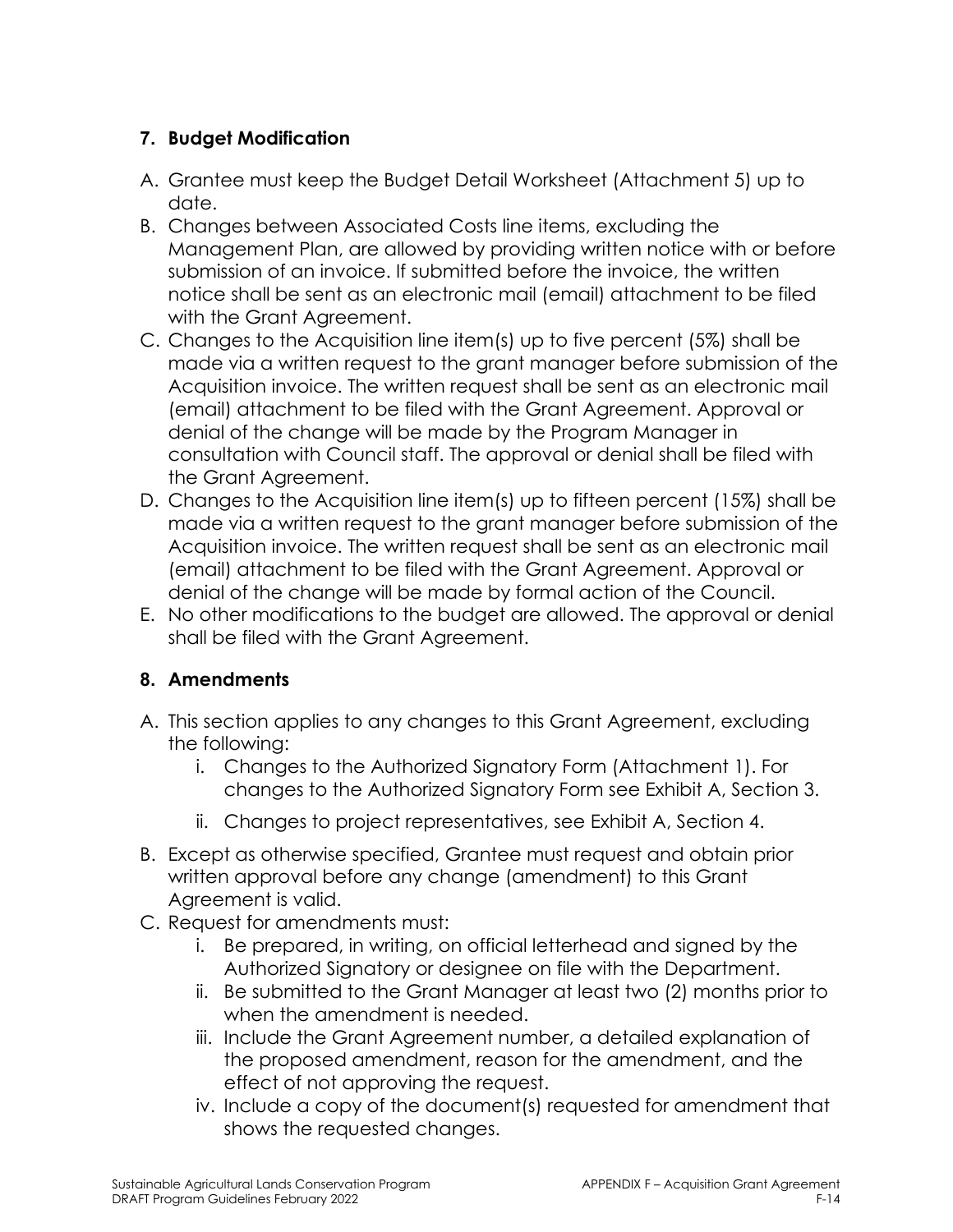- D. The Grant Manager will respond in writing within fifteen (15) working days from receipt of request to approve or deny the request for amendment, including the reason for the decision.
- E. The Grant Manager will process amendments within thirty (30) days of the approval date. The amendment will not be in effect until both parties have signed the Grant Agreement amendment.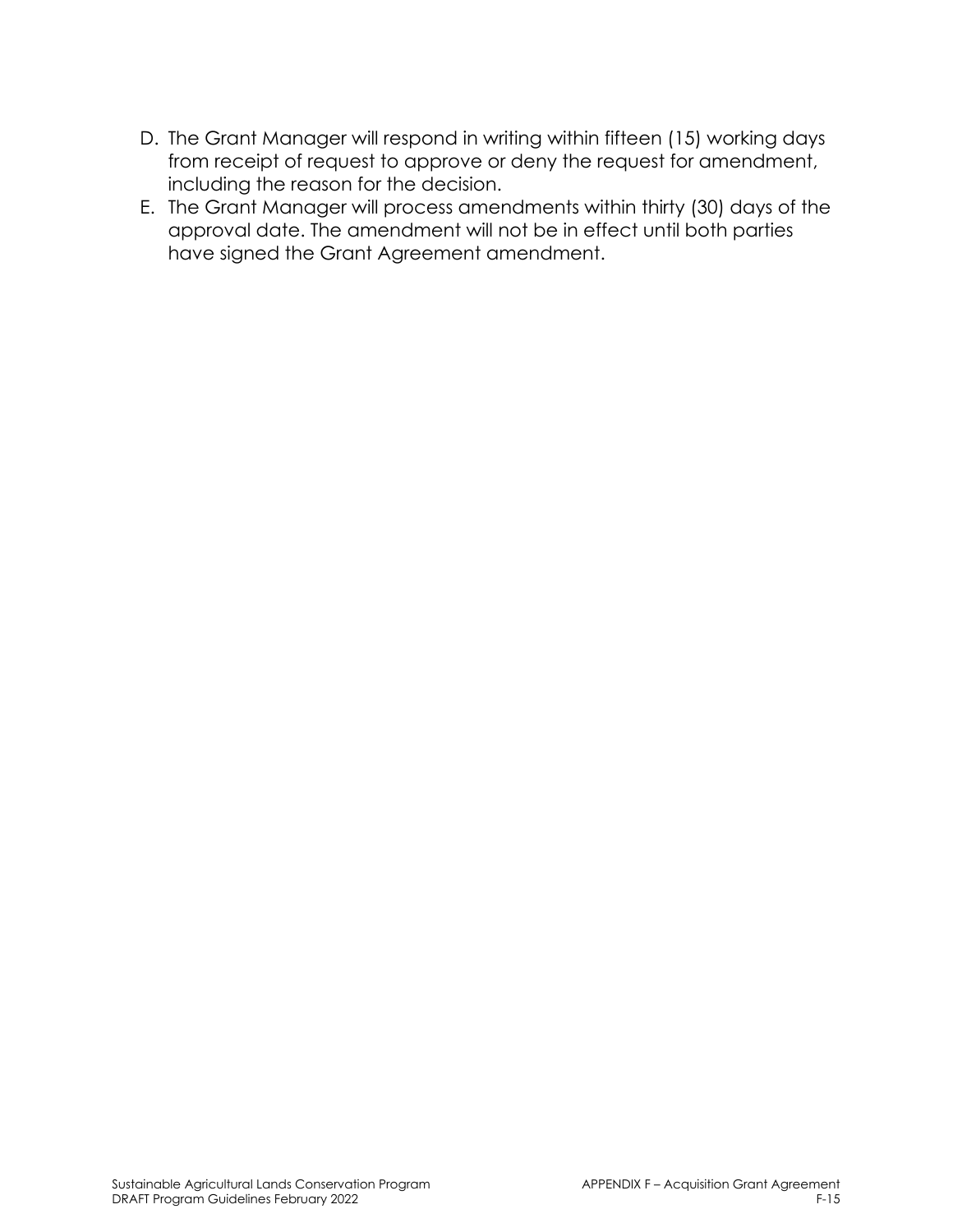**Attachment 5: Budget Detail Worksheet**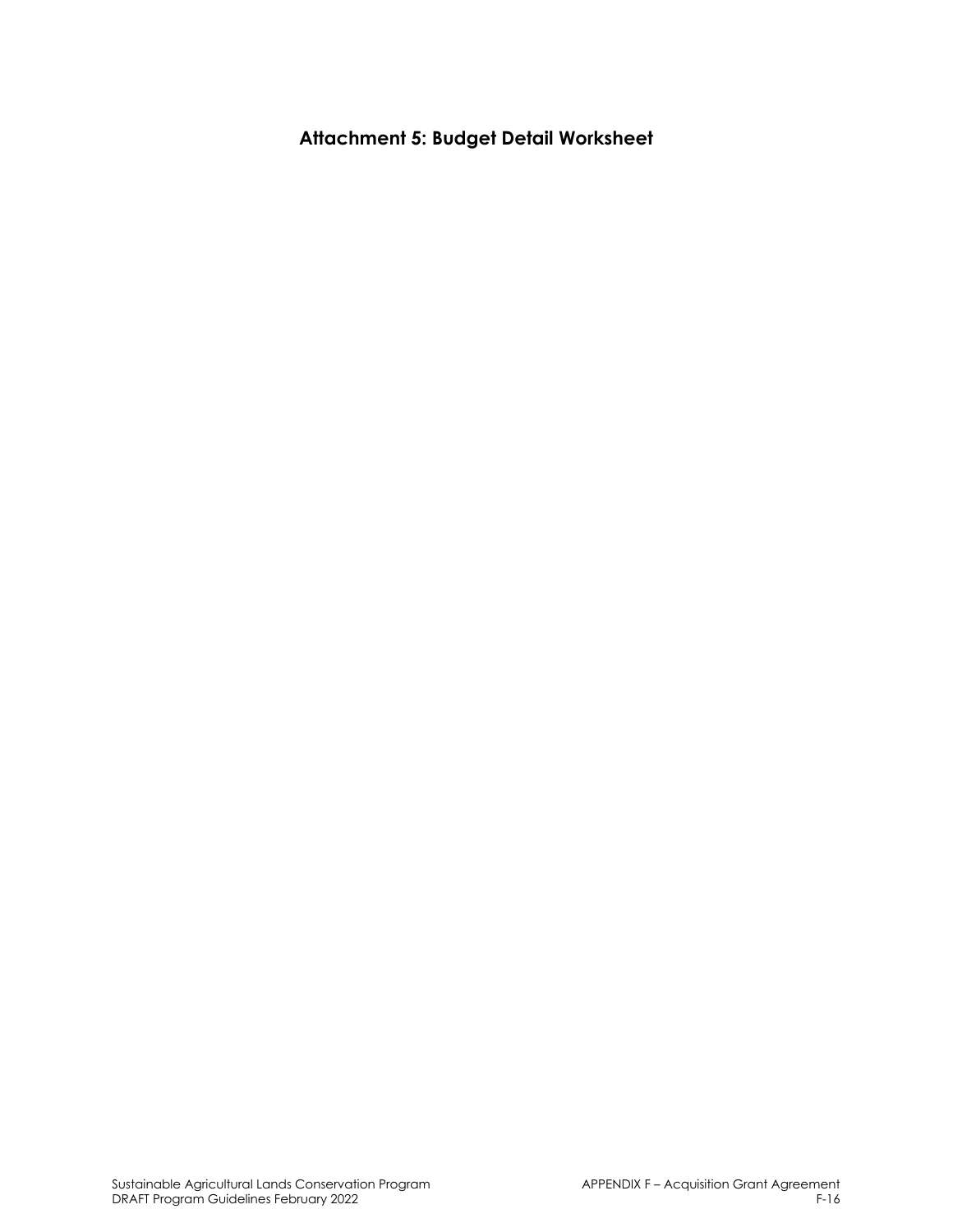#### **Attachment 6: Acquisition Invoice**

**TO:** Department of Conservation **Date: Date:** 

Division of Land Resource Protection

Attn: (grant manager)

801 K Street, MS 14-15

Sacramento, CA 95814

**Grant No.: Invoice No.:** 

=============================================================

Please remit \$ \_\_\_\_\_\_\_\_ to [Title Company] for the purchase of [fee title] or [an agricultural conservation easement] on Farm/Ranch in County.

[Title Company]

[address]

[phone number]

Escrow No.:

Match funding for the acquisition will be provided by the  $\qquad$  at \$

**Total request in this invoice: \$**

Signature of Authorized Signatory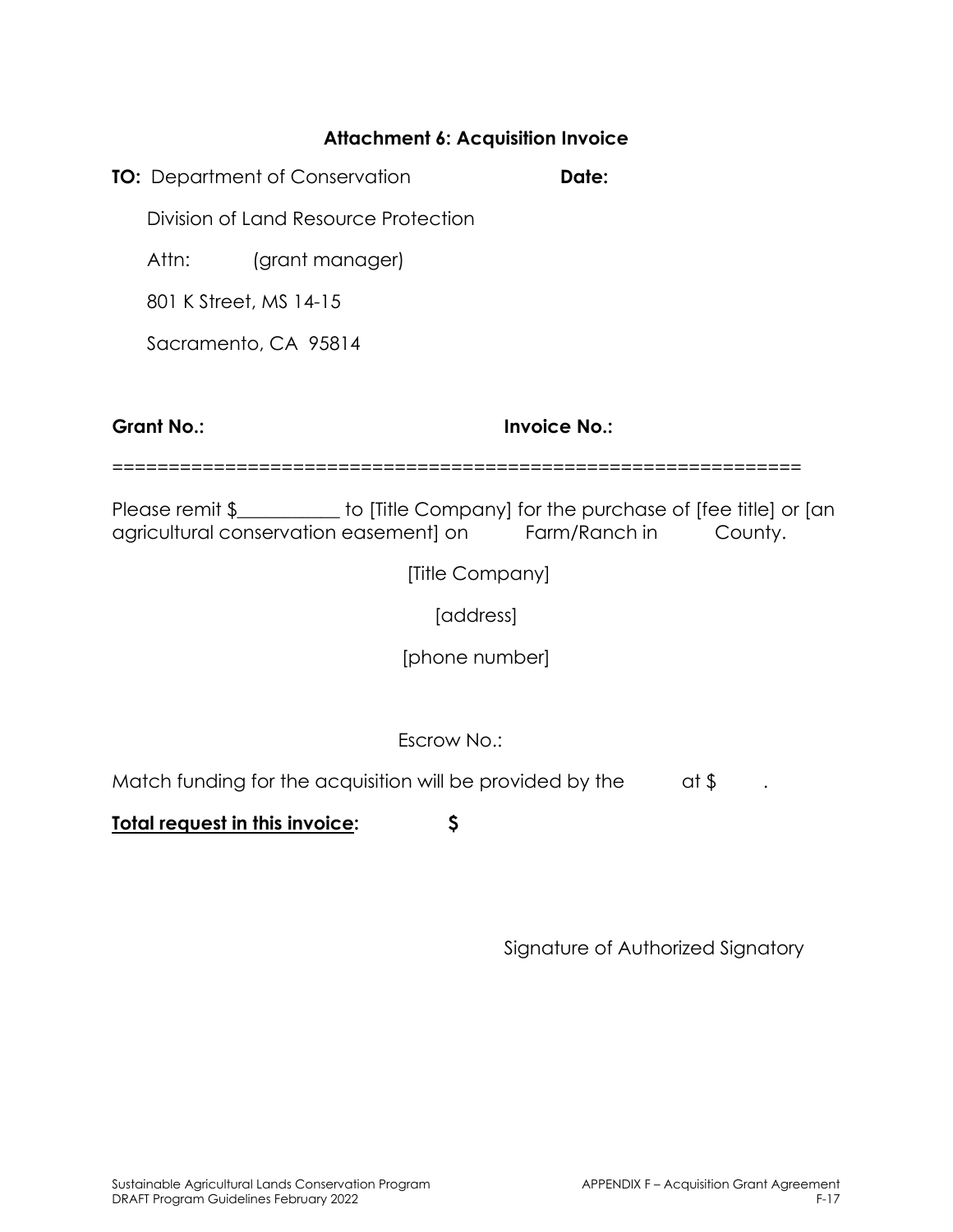#### **Attachment 7: Associated Costs Invoice Template**

**TO:** Department of Conservation **Date:** Division of Land Resource Protection Attn: (grant manager) 801 K Street, MS 14-15 Sacramento, CA 95814 **Grant No: Invoice No:** 

For expenditures under this grant during the timeframe:

[Note: The actual invoice line items for Associated Costs should correspond exactly to the line items listed in the Grant Agreement Budget page.]

| <b>Associated costs</b> | <b>SALC</b> | <b>GRANTEE MATCH</b> |
|-------------------------|-------------|----------------------|
|                         |             |                      |
|                         |             |                      |
|                         |             |                      |
|                         |             |                      |
|                         |             |                      |
|                         |             |                      |
|                         |             |                      |
| <b>Totals</b>           | \$          | \$                   |

#### **Total reimbursement request in this invoice:** \$

Name of Grant Agreement Signatory or Designee

**Title**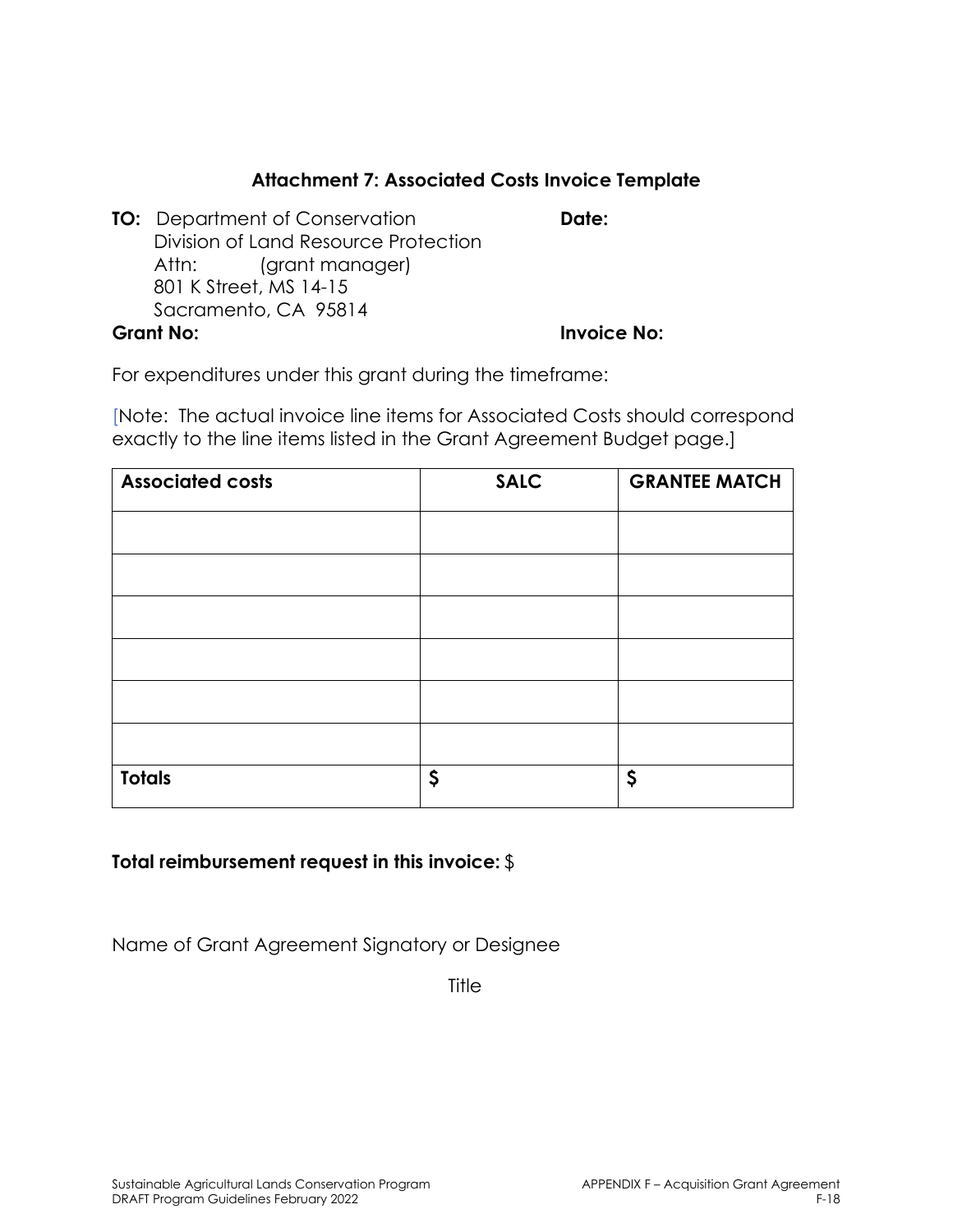|                                  |                                                                     |  | <b>INVOICE DATE</b>                                       |
|----------------------------------|---------------------------------------------------------------------|--|-----------------------------------------------------------|
| <b>GRANTEE</b><br><b>ADDRESS</b> |                                                                     |  | <b>INVOICE NUMBER</b>                                     |
|                                  |                                                                     |  | <b>INVOICE AMOUNT</b>                                     |
|                                  |                                                                     |  | s                                                         |
|                                  |                                                                     |  | DATE INVOICE RECEIVED                                     |
|                                  |                                                                     |  | <b>GRANT AGREEMENT NUMBER</b>                             |
|                                  |                                                                     |  |                                                           |
|                                  | The invoice referenced above is disputed for the following reasons: |  |                                                           |
|                                  | Request reimbursement for expenses not in the Budget Detail         |  | Invoiced for indirect cost reimbursement                  |
|                                  | Invoiced for incidental costs or travel costs outside of CA         |  | Work performed prior to the Grant start or end date       |
|                                  | Insufficient evidence of progress made or task completion           |  | Invoice submitted without using required templates        |
|                                  | Insufficient supporting document for reimbursement                  |  | Progress Report or Final Report not included with invoice |
|                                  | Invoice not submitted by 5:00 p.m. on the required due date         |  | Request reimbursement through another funding source      |
|                                  | Other not listed above:                                             |  |                                                           |
|                                  |                                                                     |  |                                                           |

#### **Attachment 8: Invoice Dispute Notification**

Comments:

#### THIS NOTIFICATION IS A FOLLOW UP TO A PHONE CONVERSATION WITH THE GRANTEE OR DESIGNEE WHOSE NAME APPEARS **BELOW.**

| <b>NAME</b>                                                | <b>IDATE OF CONVERSATION</b>         |
|------------------------------------------------------------|--------------------------------------|
| IF YOU HAVE ANY QUESTIONS REGARDING THIS DISPUTE, CONTACT: |                                      |
| <b>NAME</b>                                                | TELEPHONE NUMBER (include Area Code) |
|                                                            |                                      |

|                                                                                    | STATE OF CALIFORNIA USE ONLY  |                 |  |
|------------------------------------------------------------------------------------|-------------------------------|-----------------|--|
| <b>RETURN A COPY OF THIS NOTIFICATOIN WITH THE</b><br><b>CORRECTED INVOICE TO:</b> | <b>IDATE DISPUTE RESOLVED</b> | <b>INITIALS</b> |  |
|                                                                                    | <b>RESOLUTION</b>             |                 |  |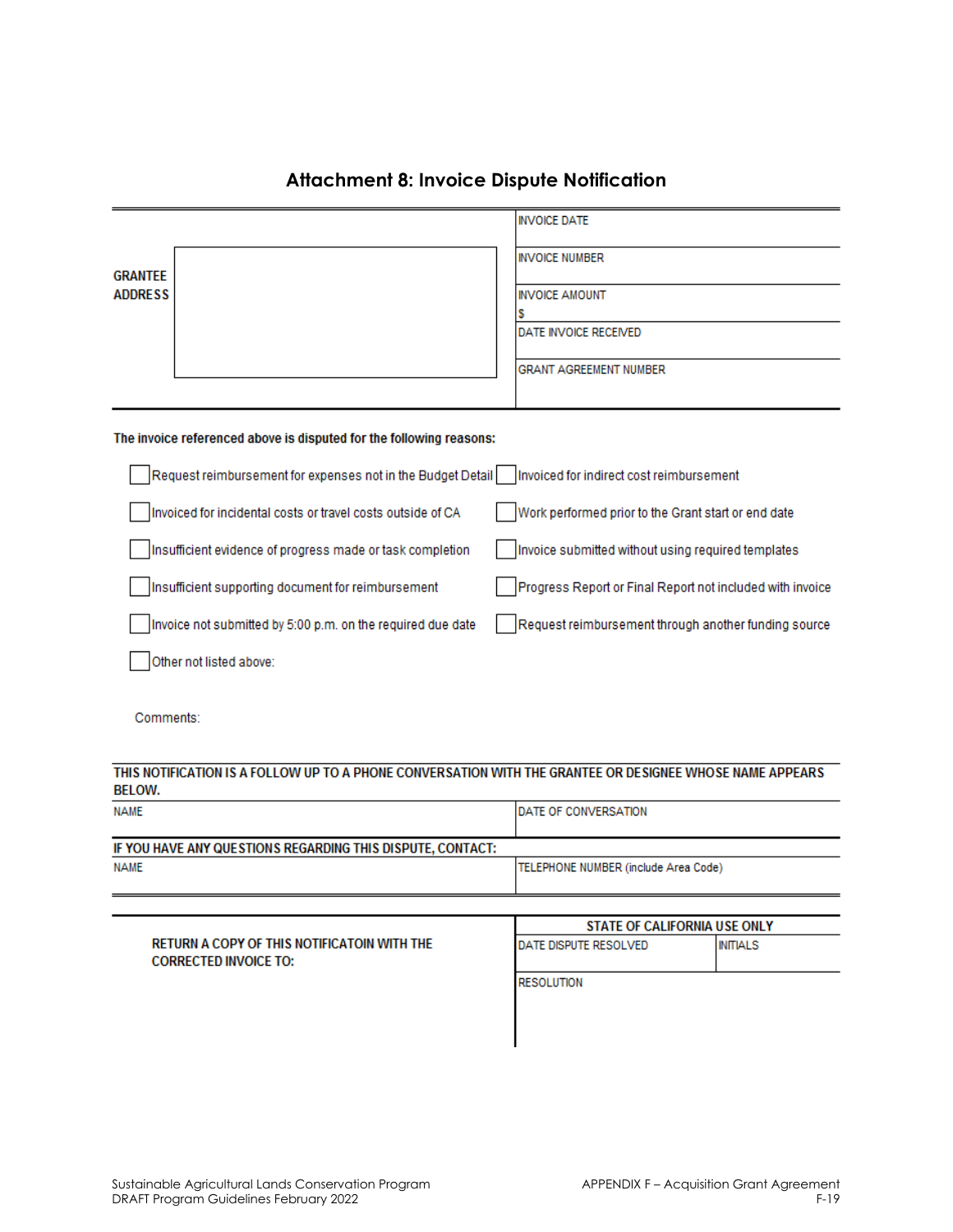### **Exhibit C, General Terms and Conditions**

### **1. Approval**

This Grant Agreement is of no force or effect until signed by both parties. Grantee may not commence performance until such approval has been obtained.

# **2. Amendment**

No change to this Grant Agreement shall be valid unless made in accordance with Exhibit A, Section 3 or 4, or Exhibit B, Section 7. No oral understanding or change not incorporated in this Grant Agreement is binding on any of the parties.

# **3. Assignment**

This Grant Agreement is not assignable by Grantee, either in whole or in part, without the consent of the Department in the form of an amendment.

# **4. Records Retention**

- A. Grantee shall establish an official file containing adequate documentation of all actions taken with respect to the Project, including copies of the Grant Agreement, changes, amendments, letters, email correspondence, financial records, and required reports for a minimum of four (4) years following the final payment of funds or until completion of any action and resolution of all issues which may arise as a result of an audit, whichever is later.
- B. Grantee shall adequately protect all records, physical and electronic, from loss, damage, or destruction during the four (4) year retention period.

### **5. Audit**

A. Grant funded projects are subject to audit by the State of California during the grant term and for up to four years following the termination of the grant agreement. Grantee agrees that the Department, Department of Finance, Bureau of State Audits, or their designated representative shall have the right to review and to copy any records and supporting documentation pertaining to the performance of this Grant Agreement. The audit may consist of examining and auditing pertinent books, documents, papers, and records including financial transactions and supporting documents, general accounting systems, internal controls, management practices, policies, and procedures pertaining to the performance of this Grant Agreement.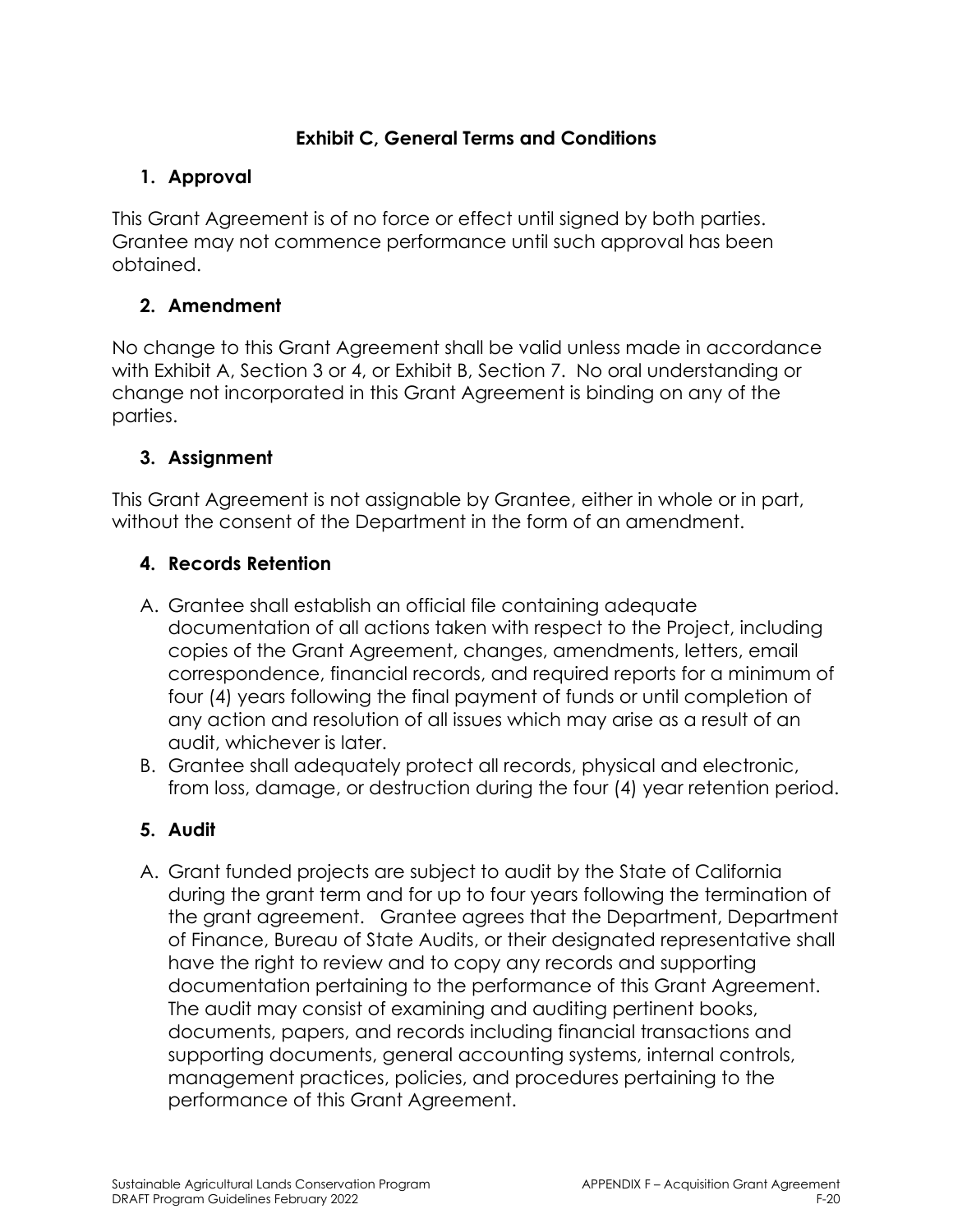B. At any time, the Department, Department of Finance, Bureau of State Audits, or their designated representative may request to review Grantee's records to ensure proper grant management. Grantee shall be given advance notice when the grant-funded Project is selected for an audit or review by the Department, Department of Finance, Bureau of State Audits, or their designated representative. Grantee agrees to allow the auditor(s) access to such records during normal business hours, excluding State of California holidays, and to allow interviews of any employees who might reasonably have information related to such records. Further, Grantee agrees to include a similar right of the Department to audit records and interview staff in any subcontract related to performance of this Grant Agreement in accordance with Government Code section 8546.7. Grantee shall comply with the above and be aware of the penalties for violations of fraud and for obstruction of investigation as set forth in Public Contract Code section 10115.10.

### **6. Indemnification**

Grantee agrees to indemnify, defend, and hold harmless the State of California, its officers, agents, and employees from any and all claims and losses accruing or resulting to any and all Grantees, partners, subcontractors, suppliers, laborers, and any other person, firm, or corporation furnishing or supplying work services, materials, or supplies in connection with the performance of this Grant Agreement, and from any and all claims and losses accruing or resulting to any person, firm, or corporation who may be injured or damaged by Grantee in the performance of this Grant Agreement.

#### **7. Disputes**

Grantee shall continue with the responsibilities under this Grant Agreement during any dispute.

#### **8. Independent Grantee**

Grantee, and the agents and employees of Grantee, in the performance of this Grant Agreement, shall act in an independent capacity and not as officers, employees, or agents of the Department.

#### **9. Non-Discrimination Clause**

During the performance of this Grant Agreement, Grantee and its subcontractors shall not unlawfully discriminate, harass, or allow harassment against any employee or applicant for employment because of race, color, ancestry, national origin, religion, creed, age (over 40), mental disability, physical disability, sex, gender (including pregnancy, childbirth, breastfeeding, or related medical conditions), sexual orientation, gender identity, gender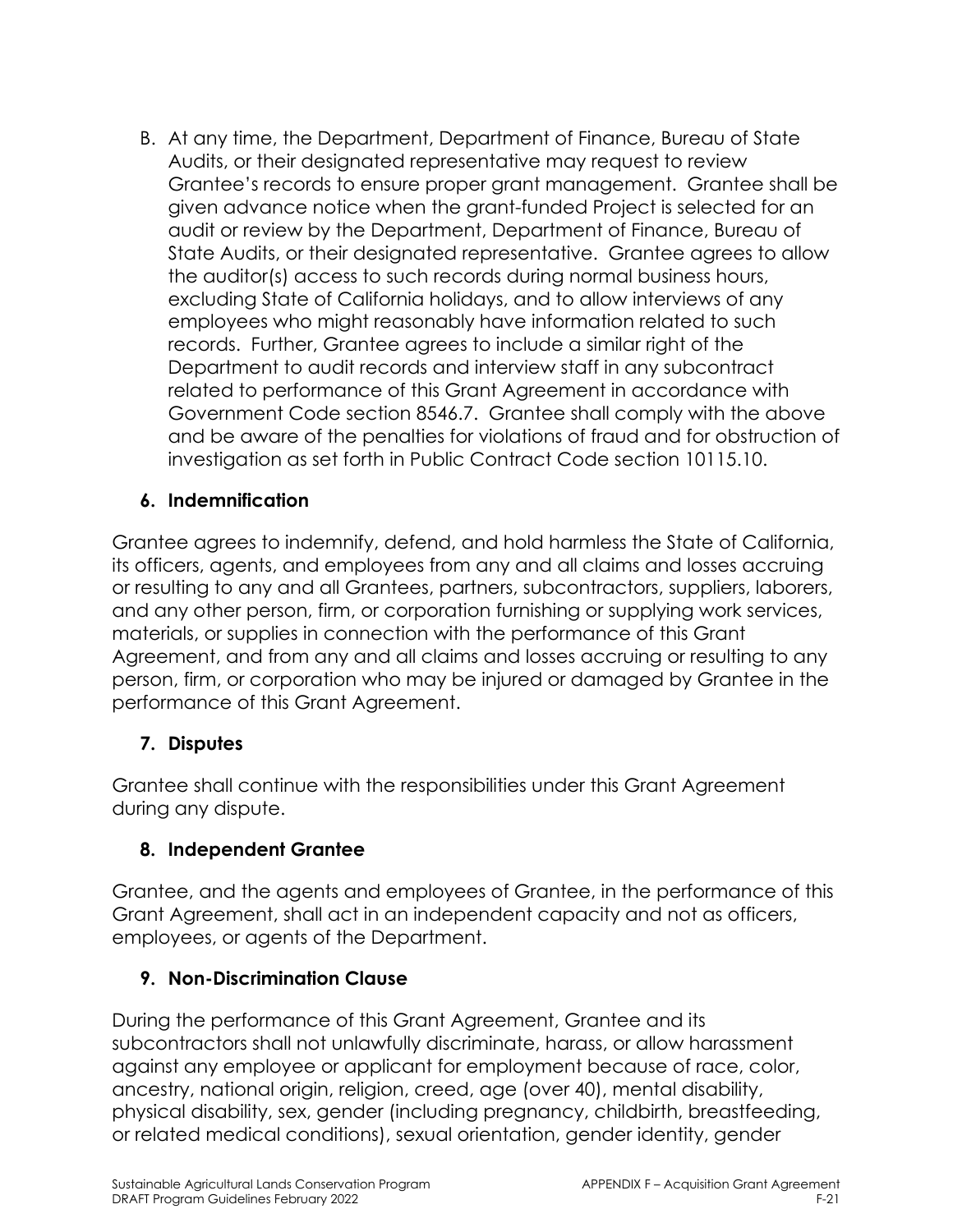expression, medical condition, genetic information, marital status, and military and veteran status. Grantee and subcontractors shall ensure that the evaluation and treatment of their employees and applicants for employment are free from such discrimination and harassment. Grantee and subcontractors shall comply with the provisions of the Fair Employment and Housing Act (Gov. Code §12990 (a-f) et seq.) and the applicable regulations promulgated thereunder (California Code of Regulations, Title 2, Section 7285 et seq.). The applicable regulations of the Fair Employment and Housing Commission implementing Government Code Section 12990 (a-f), set forth in Chapter 5 of Division 4 of Title 2 of the California Code of Regulations, are incorporated into this Grant Agreement by reference and made a part hereof as if set forth in full. Grantee and its subcontractors shall give written notice of their obligations under this clause to labor organizations with which they have a collective bargaining or other Grant Agreement.

Grantee shall include the nondiscrimination and compliance provisions of this clause in all subcontracts to perform work under this Grant Agreement.

### **10.Timeliness**

Time is of the essence in this Grant Agreement. The Department and Grantee will work collaboratively to ensure this Grant Agreement is administered in a timely fashion.

### **11.Governing Law**

This Grant Agreement is governed by and shall be interpreted in accordance with the laws of the State of California.

#### **12.Unenforceable Provision**

If any provision of this Grant Agreement is unenforceable or held to be unenforceable, then the parties agree that all other provisions of this Grant Agreement have force and effect and shall not be affected thereby.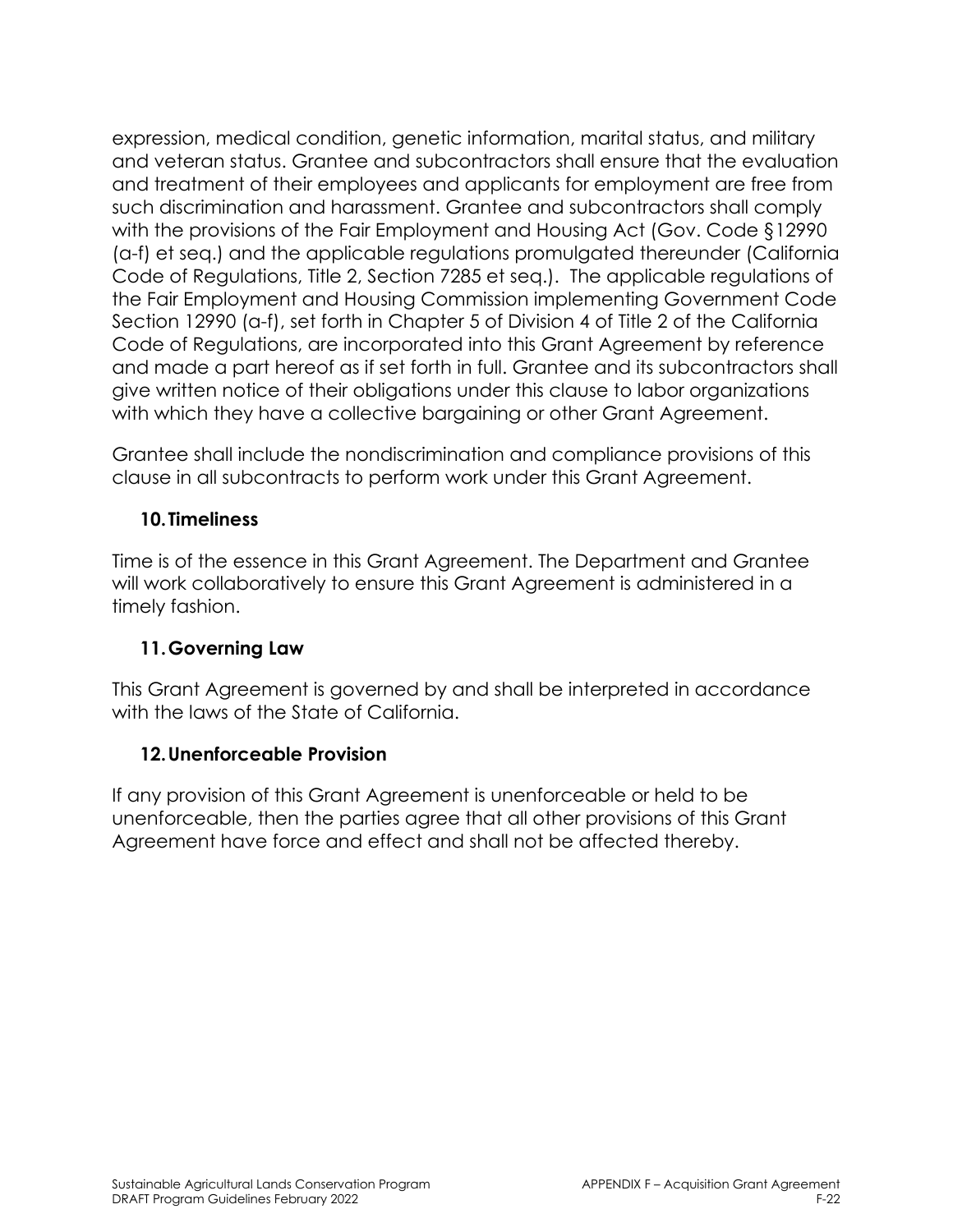# **Exhibit D, Special Terms and Conditions**

# **1. Compliance with Laws and Regulations**

By signing this Grant Agreement, Grantee certifies that it shall comply fully with all applicable federal, state, and local laws, ordinances, regulations, and permits and shall secure any new permits required by authorities having jurisdiction over the Project(s) and maintain all presently required permits. Grantee shall ensure that any applicable requirements of the California Environmental Quality Act are met in order to carry out the terms of this Grant Agreement.

# **2. Subcontractors**

The Department's contractual relationship is with Grantee, and not any of its subcontractors. Grantee is entitled to make use of its own staff and subcontractors, as identified in the Budget Detail Worksheet (Attachment 5), and will comply with its own competitive bidding and sole sourcing requirements for subcontracts that arise out of or in connection with this Grant Agreement. Grantee shall manage, monitor, and accept responsibility for the performance of its own staff and subcontractors, and will conduct Project activities and services consistent with professional standards for the industry and type of work being performed under this Grant Agreement.

Nothing contained in this Grant Agreement or otherwise, shall create any contractual relation between the Department and any subcontractors, and no subcontract shall relieve Grantee of its responsibilities and obligations hereunder. Grantee agrees to be as fully responsible to the Department for the acts and omissions of its subcontractors and of persons either directly or indirectly employed by any of them as it is for the acts and omissions of persons directly employed by Grantee. Grantee's obligation to pay its subcontractors is an independent obligation from the Department's obligation to make payments to Grantee. As a result, the Department shall have no obligation to pay or to enforce the payment of any moneys to any subcontractor.

# **3. No Third-Party Beneficiaries**

This Grant Agreement is not intended for the benefit of any person or entity other than the parties, and no one other than the parties themselves may enforce any of the rights or obligations created by this Grant Agreement.

# **4. Project Monitoring and Oversight**

Project monitoring and oversight is essential to ensure the Project stays within scope and is completed on schedule and within budget in accordance with this Grant Agreement.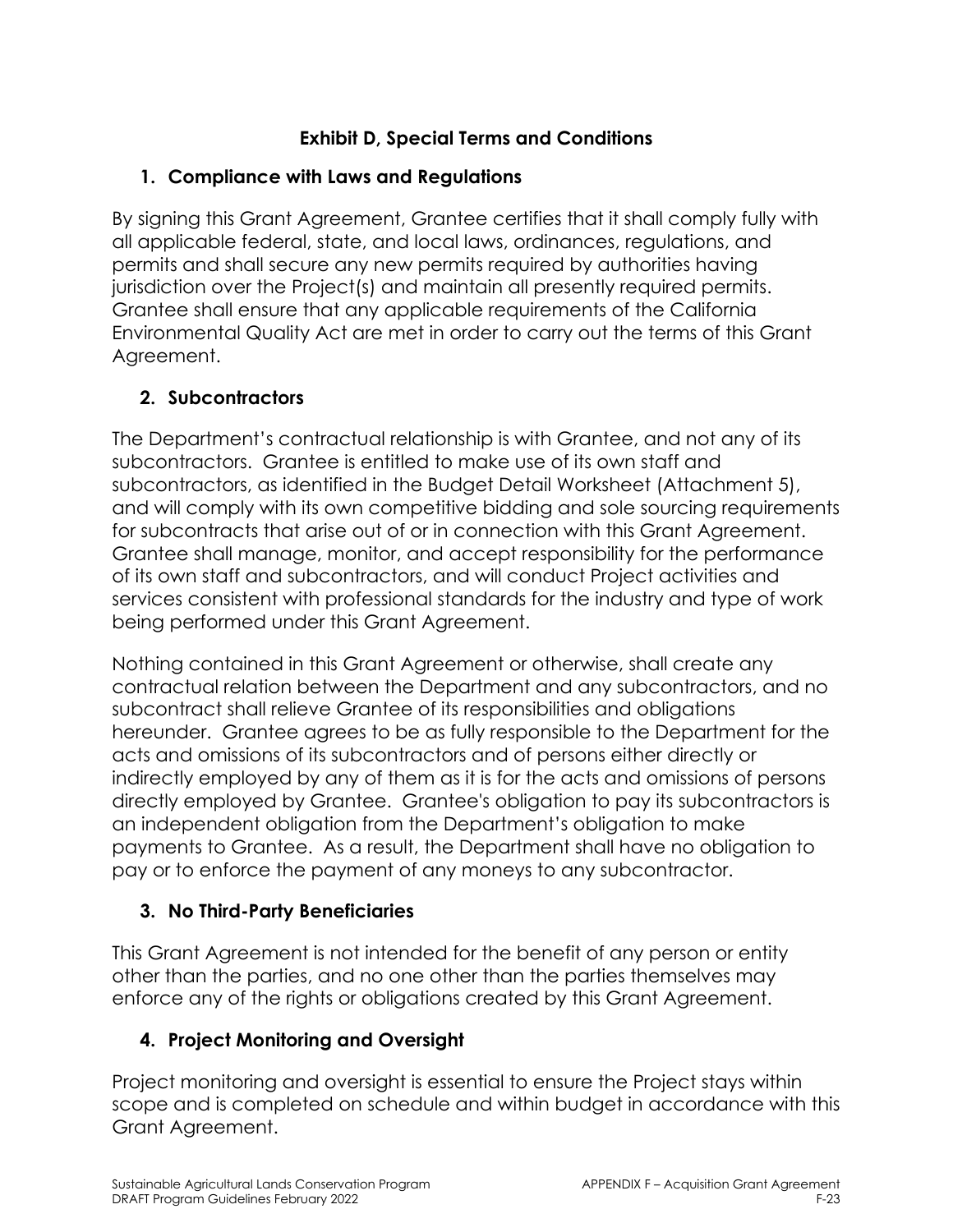### **5. Dispute Resolution**

#### A. Invoice Disputes

- i. In the event of an invoice dispute, the Grant Manager will notify Grantee by phone and follow up in writing using the Invoice Dispute Notification Template (Attachment 8) within fifteen (15) days of receipt of the disputed invoice.
- ii. During the dispute, both parties shall deal in good faith to resolve the dispute. Grantee shall continue to meet its responsibilities and obligations under the terms of this Grant Agreement.
- iii. If Grantee contests the decision made by the Grant Manager, Grantee shall submit a written "Notice of Dispute" on official letterhead, according to Subsection C below.

#### B. General Disputes

- i. In the event of a dispute unrelated to the dispute of an invoice, Grantee shall first attempt to resolve the dispute with the Grant Manager.
- ii. Both parties shall deal in good faith and attempt to resolve the dispute informally.
- iii. Grantee shall continue to meet its responsibilities and obligations under the terms of this Grant Agreement during a dispute.
- iv. If Grantee contests the decision made by the Grant Manager, Grantee shall submit a written "Notice of Dispute" on official letterhead, according to Subsection C below.

#### C. Contesting a Dispute Decision

- i. If Grantee contests a decision made by the Grant Manager, Grantee may submit a written "Notice of Dispute" on official letterhead. The "Notice of Dispute" shall include:
	- The Grant Agreement number
	- A complete description of the basis for the dispute
	- Legal authority or pertinent facts, supporting arguments and documentation
	- Action requested for resolution

The "Notice of Dispute" shall be sent to:

Department of Conservation Division of Land Resource Protection Attn: Division Director 801 K Street, 14th Floor, MS 14-15 Sacramento, CA 95814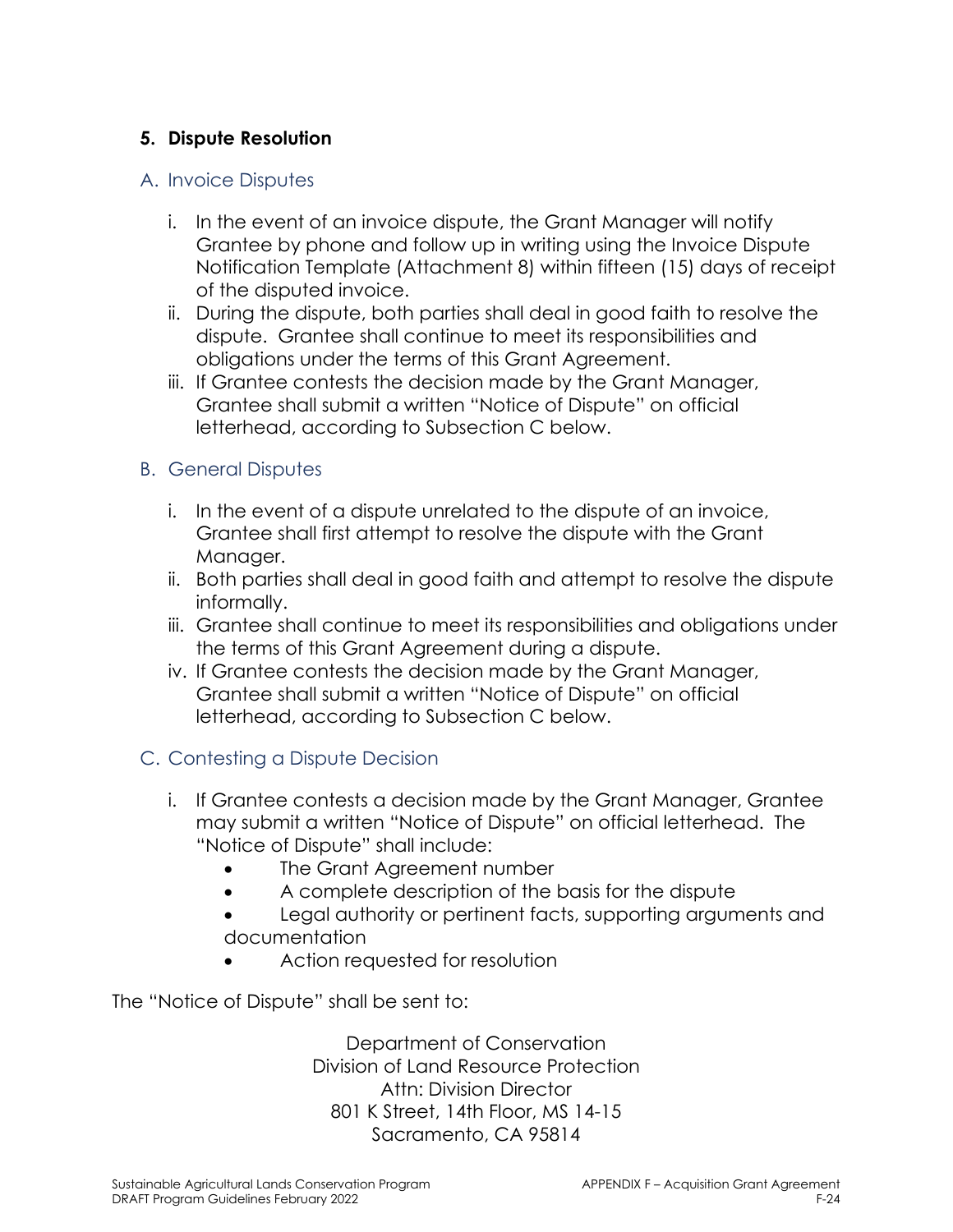- ii. Within 30 days after receipt of the "Notice of Dispute," the Division Director shall review the dispute and submit a written decision to Grantee, which shall include:
	- The decision made
	- An explanation for the decision
	- Whether the decision shall be conclusive and binding or can be appealed and the steps to take to appeal the decision

#### **6. Termination**

- A. Completion of Project. This Grant Agreement shall terminate upon completion of the project and payment of the last invoice.
- B. Early Termination. Either Party may terminate this Grant Agreement upon thirty (30) days advance written notice by certified mail to the other Party. The notice shall specify the reason for early termination and may permit Grantee or Department to rectify any deficiency(ies) prior to the early termination date.

### **7. Waiver of Rights**

- A. Grantee waives any and all rights to any type of express or implied indemnity or right of contribution from the Department, its officers, agents, or employees for any liability arising from, growing out of, or in any way connected with this Grant Agreement.
- B. Grantee waives all claims and recourses against the Department, including the right to contribution for loss or damage to persons or property arising from, growing out of, or in any way connected with or incident to this Grant Agreement, except claims arising from the gross negligence of the Department, its officers, agents, and employees.
- C. None of the provisions of this Grant Agreement shall be deemed waived unless expressly waived in writing.

#### **8. Insurance Requirements**

- A. Grantee that is a governmental organization may provide evidence of self-insurance to satisfy this requirement.
- B. If Grantee is not a governmental organization or is a governmental organization that is unable to provide evidence of self-insurance, then it shall obtain and keep in force for the term of this Agreement the following insurance policies that cover any acts or omissions of Grantee, its subcontractors, or its employees engaged in the provision of service specified in this Agreement:
	- i. Workers' Compensation Insurance in an amount of not less than \$1,000,000 in accordance with the statutory requirement of the State of California (California Labor Code § 3700 et seq.).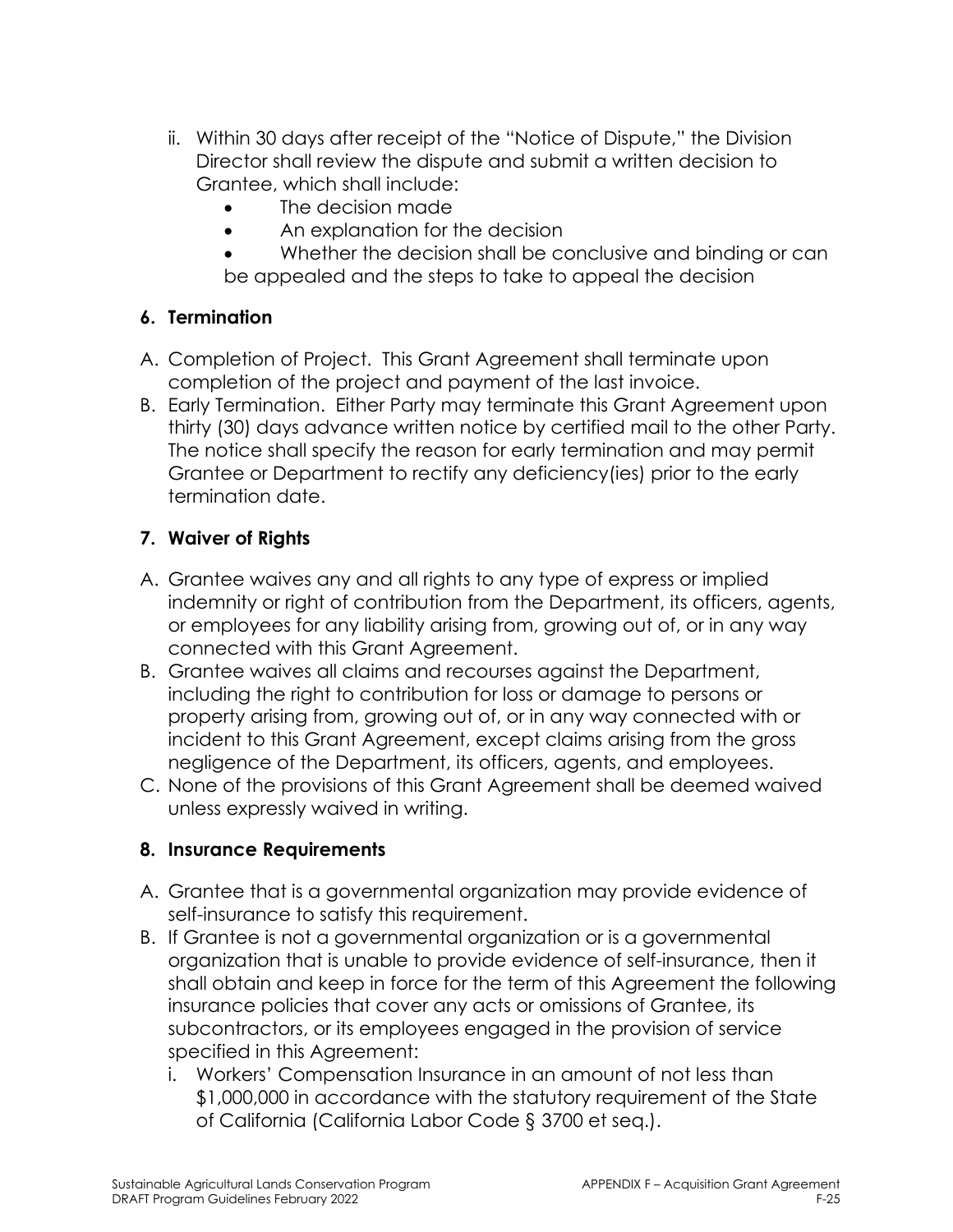- ii. Commercial general liability insurance in an amount of not less than \$1,000,000 per occurrence for bodily injury and property damage combined.
- iii. Motor vehicle liability insurance in an amount not less than \$1,000,000 per accident for bodily injury and property damage combined. Such insurance shall cover liability arising out of any motor vehicle including owned or hired, and non-owned motor vehicles.
- C. The State of California, its officers, agents, and employees are included as additional insured, but only with respect to work performed for the State of California under this Grant Agreement. The additional insured endorsement must accompany the certificate of insurance.
- D. Grantee shall submit proof of insurance documents referencing this Grant Agreement number to the Department electronically within thirty (30) days of signing this Grant Agreement.
- E. Grantee shall notify Department in writing within five (5) working days of any cancellation, non-renewal, or material change that affects required insurance coverage.
- F. Grantee shall submit proof of new or updated policy based on insurance requirements within thirty (30) days of policy cancellation or substantial policy change. Failure to provide proof of insurance may result in termination of this Grant Agreement.

### **9. Stop Work**

If it is determined, at the sole discretion of the Department, that Grantee is not meeting the terms and conditions of this Grant Agreement, immediately upon receiving a written notice through certified mail from the Department to stop work, Grantee shall cease all work under this Grant Agreement. The Department has the sole discretion to determine that Grantee meets the terms and conditions after a stop work order, and to send through certified mail a written notice to Grantee to resume work under this Grant Agreement.

#### **10.Publicity**

Grantee agrees that it will acknowledge the Department's support whenever activities or projects funded, in whole or in part, by this Grant Agreement are publicized in any news media, brochures, articles, seminars, websites, or other type of promotional material.

Grantee shall also include in any publication resulting from work performed under this grant an acknowledgment substantially as follows:

"The work upon which this publication is based was funded in whole or in part through a grant awarded by the California Department of Conservation."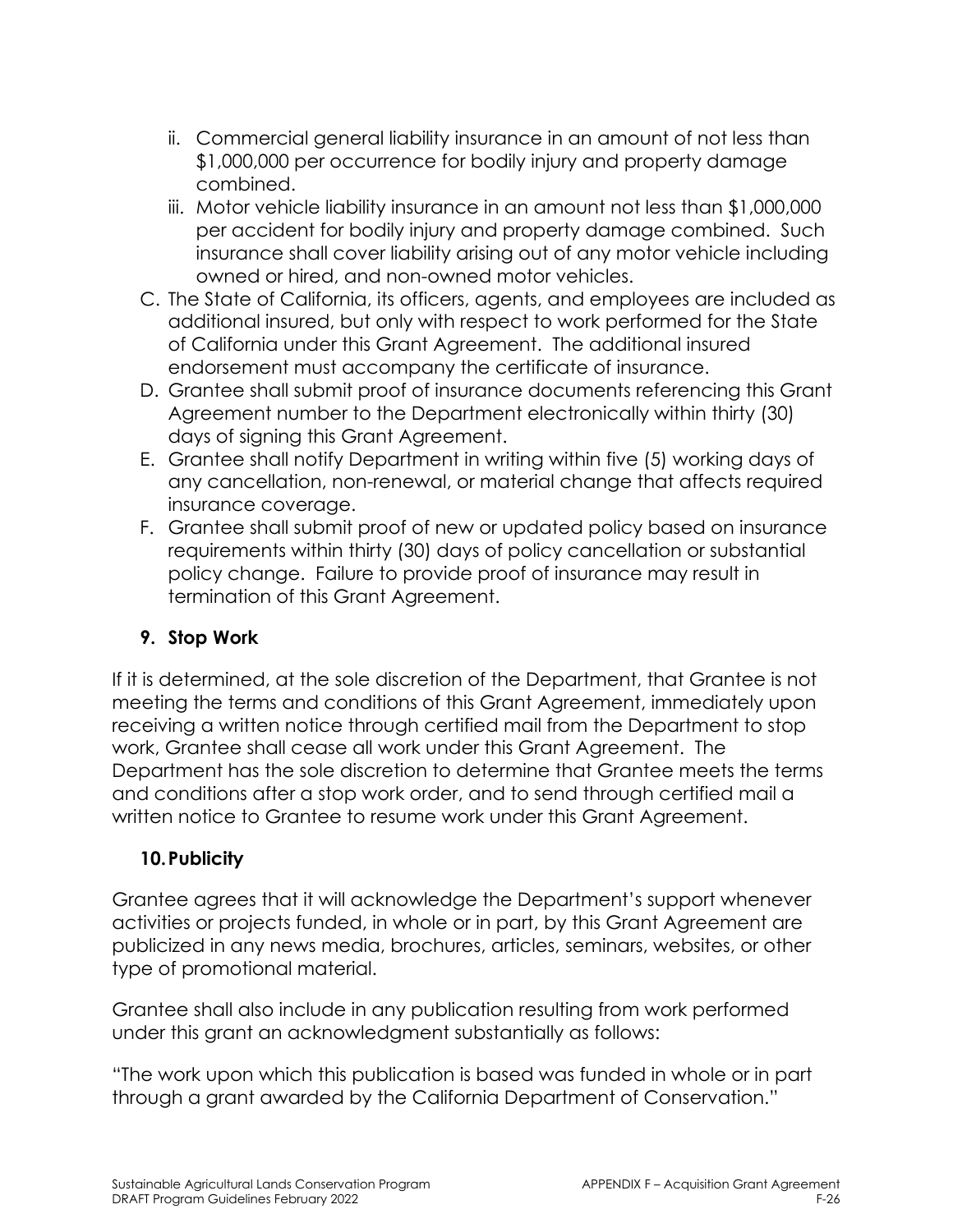Media: Grantee is required to identify a point of contact for all press inquiries and communications needs related to the Project and provide the name, phone number, and email address of this individual to the Department. All press releases must be approved by the Department prior to distribution, and the Department must be alerted and invited to participate in all press conferences related to the grant.

Social Media: Grantee is encouraged to use social media to inform and share with the public activities under this Grant Agreement. Furthermore, the Department should be tagged on all posts related to activities under this Grant Agreement.

All publicity must comply with the Publicity and Confidentiality requirements set forth in the Guidelines (Exhibit F).

### **11.Drug-Free Workplace Certification**

In signing this Grant Agreement, Grantee certifies that it will comply with the requirements of the Drug-Free Workplace Act of 1990 and will provide a drugfree workplace by taking the following actions:

- A. Publish a statement notifying employees that unlawful manufacture, distribution, dispensation, possession, or use of a controlled substance is prohibited and specifying actions to be taken against employees for violations.
- B. Establish a Drug-Free Awareness Program to inform employees about:
	- i. The dangers of drug abuse in the workplace.
	- ii. The person's or organization's policy of maintaining a drug-free workplace.
	- iii. Any available counseling, rehabilitation, and employee assistance programs.
	- iv. Penalties that may be imposed upon employees for drug abuse violations.
- C. Every employee who works on this Grant Agreement will:
	- i. Receive a copy of the organization's drug-free workplace policy statement.
	- ii. Agree to abide by the terms of the organization's statement as a condition of employment on this Grant Agreement.

Failure to comply with these requirements may result in suspension of payments under this Grant Agreement or termination of this Grant Agreement or both, and Grantee may be ineligible for award of any future State of California agreements if the Department determines that any of the following has occurred: Grantee has made false certification, or violated the certification by failing to carry out the requirements as noted above (Gov. Code §8350 et seq.).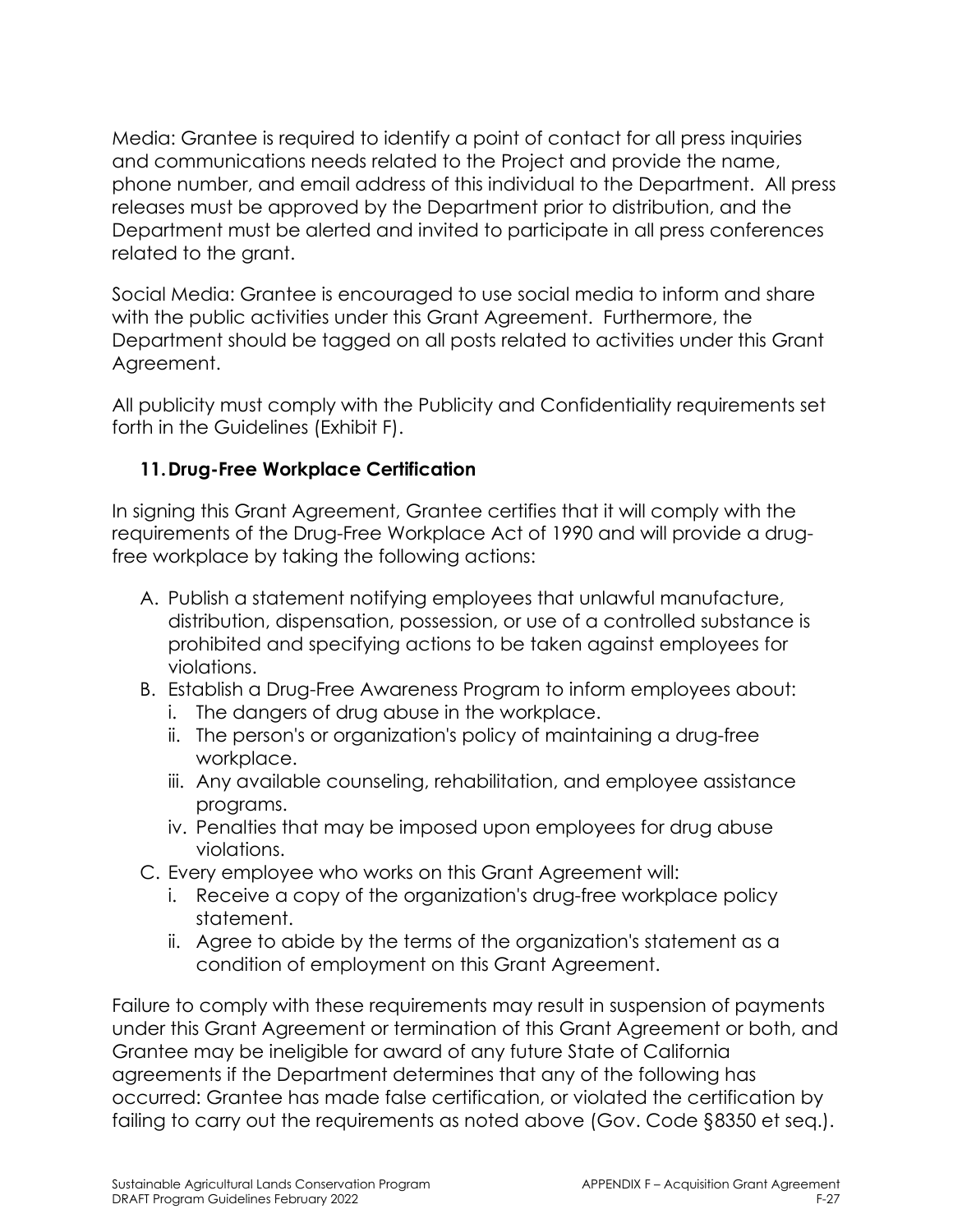#### **12.Americans with Disabilities Act**

Grantee assures the Department that it complies with the Americans with Disabilities Act (ADA) of 1990, which prohibits discrimination on the basis of disability, as well as all applicable regulations and guidelines issued pursuant to the ADA (42 U.S.C. 12101 et seq.).

#### **13.Air/Water Pollution Violation Certification**

Under State of California laws, Grantee shall not be: (1) in violation of any order or resolution not subject to review promulgated by the California Air Resources Board or an air pollution control district; (2) subject to cease and desist order not subject to review issued pursuant to Section 13301 of the Water Code for violation of waste discharge requirements or discharge prohibitions; or (3) finally determined to be in violation of provisions of federal law relating to air or water pollution.

### **14.Payee Data Record Form - STD 204**

This form must be completed by all Grantees that are not another state agency or other governmental entity.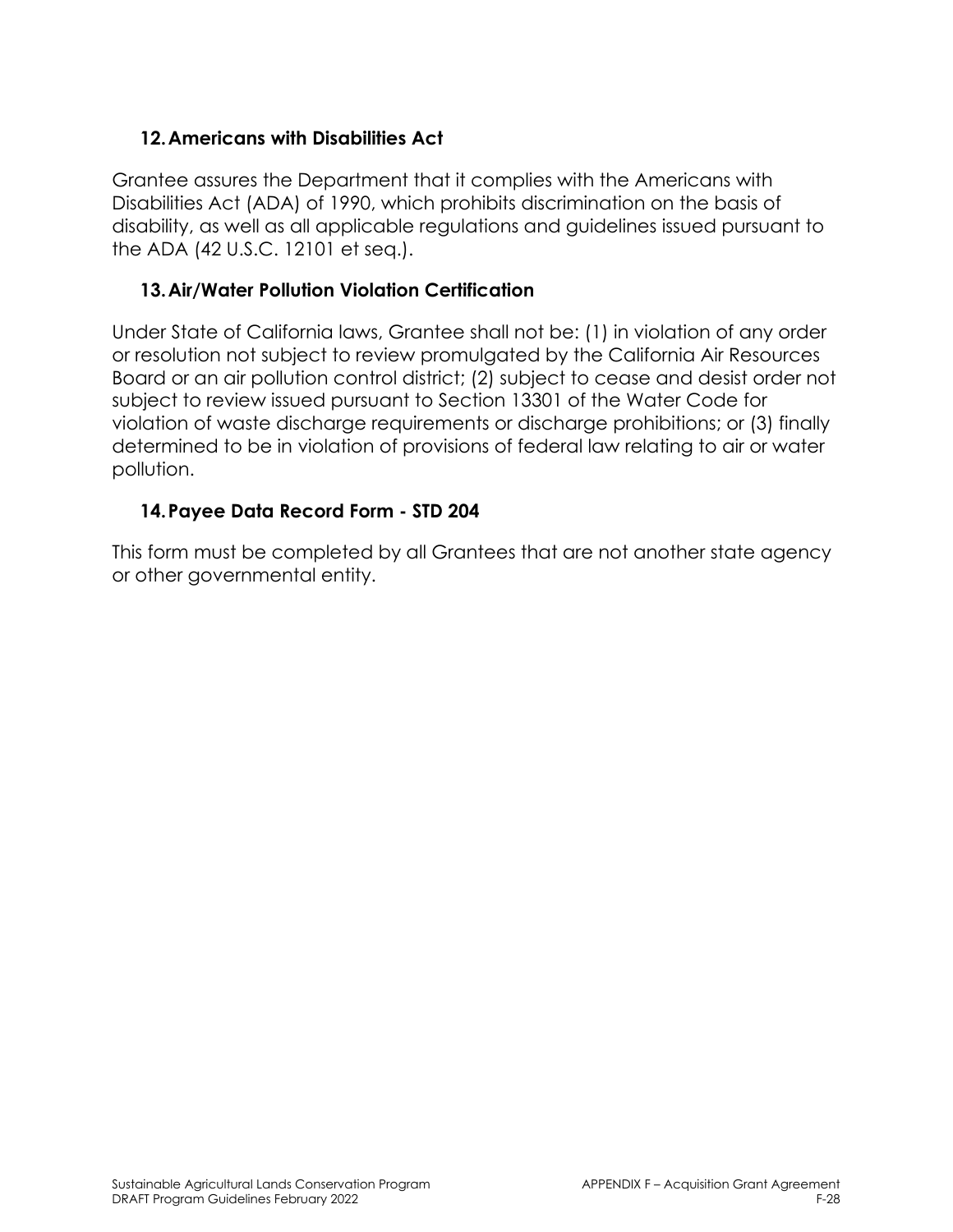### **Exhibit E, Award Letter**

[Insert award letter here.]